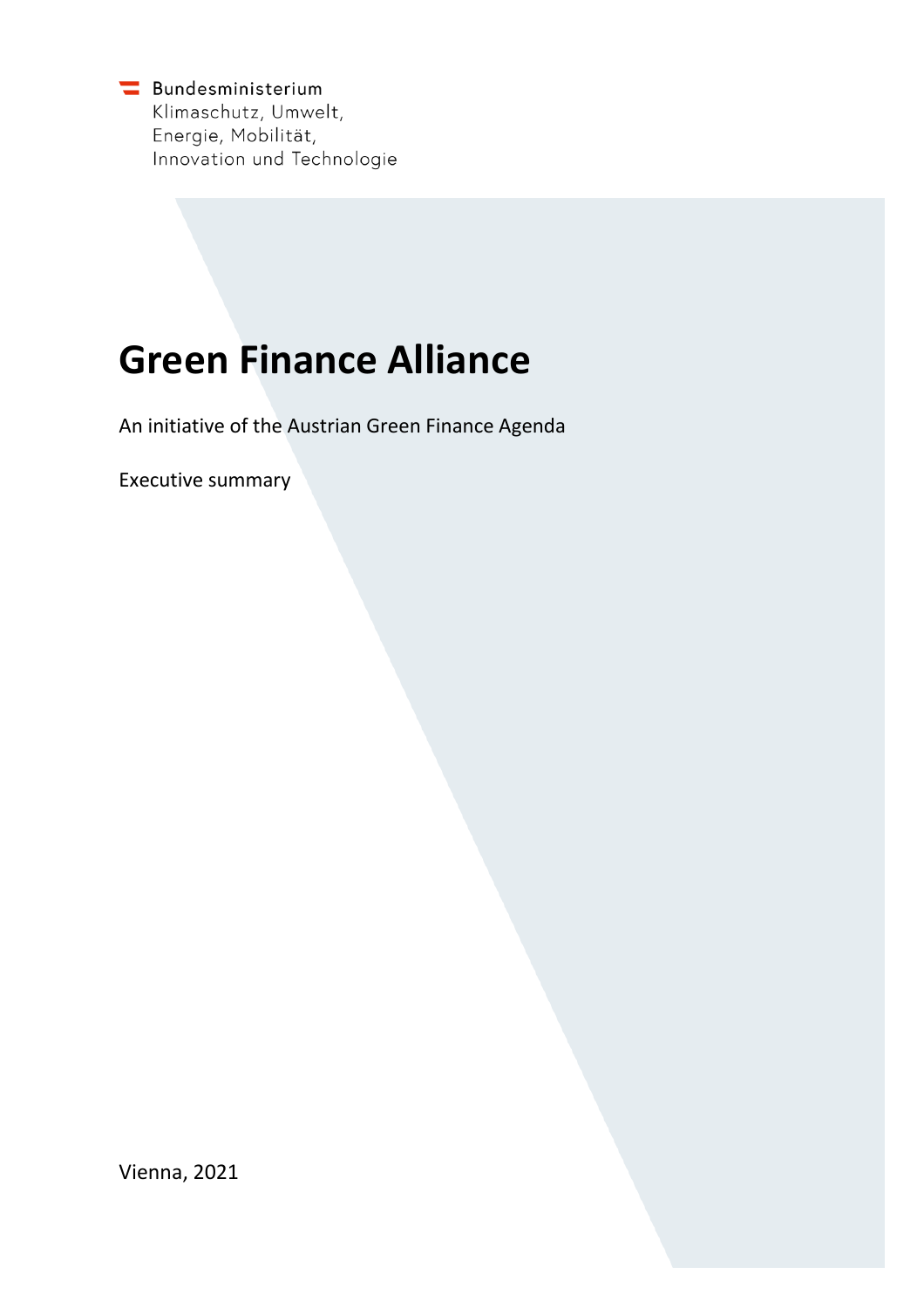### **Publication details**

Media proprietor and publisher: Federal Ministry for Climate Action, Environment, Energy, Mobility, Innovation and Technology, Radetzkystrasse 2, A-1030 Vienna Authors: Pedram Payami, Sabine Kunesch, Natalie Glas, Hanna Schreiber, Nicole Salcher, Rainer Bacher (Environment Agency) Contributors: Caroline Vogl-Lang, Michaela Seelig, Mabel Reitbauer (BMK); Alfred Lejsek, Angelika Schlögel (BMF) Vienna, 2020. As of 20. October 2021

### **Copyright:**

All rights reserved. Excerpts may be reprinted only if the source is credited.

### **Legal notice:**

The Federal Ministry for Climate Action, Environment, Energy, Mobility, Innovation and Technology (BMK) and the Environment Agency tasked with coordination by the BMK will provide no financing services or associated advisory services and will complete no due diligence assessments under the Austrian Green Finance Alliance. Documents of the Green Finance Alliance shall not be construed as offers or recommendations for financial products or financial instruments. Despite being prepared with the greatest possible care, no guarantee is provided for the information in this publication, and any liability of the publisher and authors is expressly precluded. Any legal information provided is solely the non-binding opinion of the authors and has no influence whatsoever on the decisions of the independent courts.

Feedback: Please feel free to submit any comments or feedback you have on this publication to [greenfinance@umweltbundesamt.at](mailto:greenfinance@umweltbundesamt.at) an[d greenfinance@bmk.gv.at.](mailto:greenfinance@bmk.gv.at)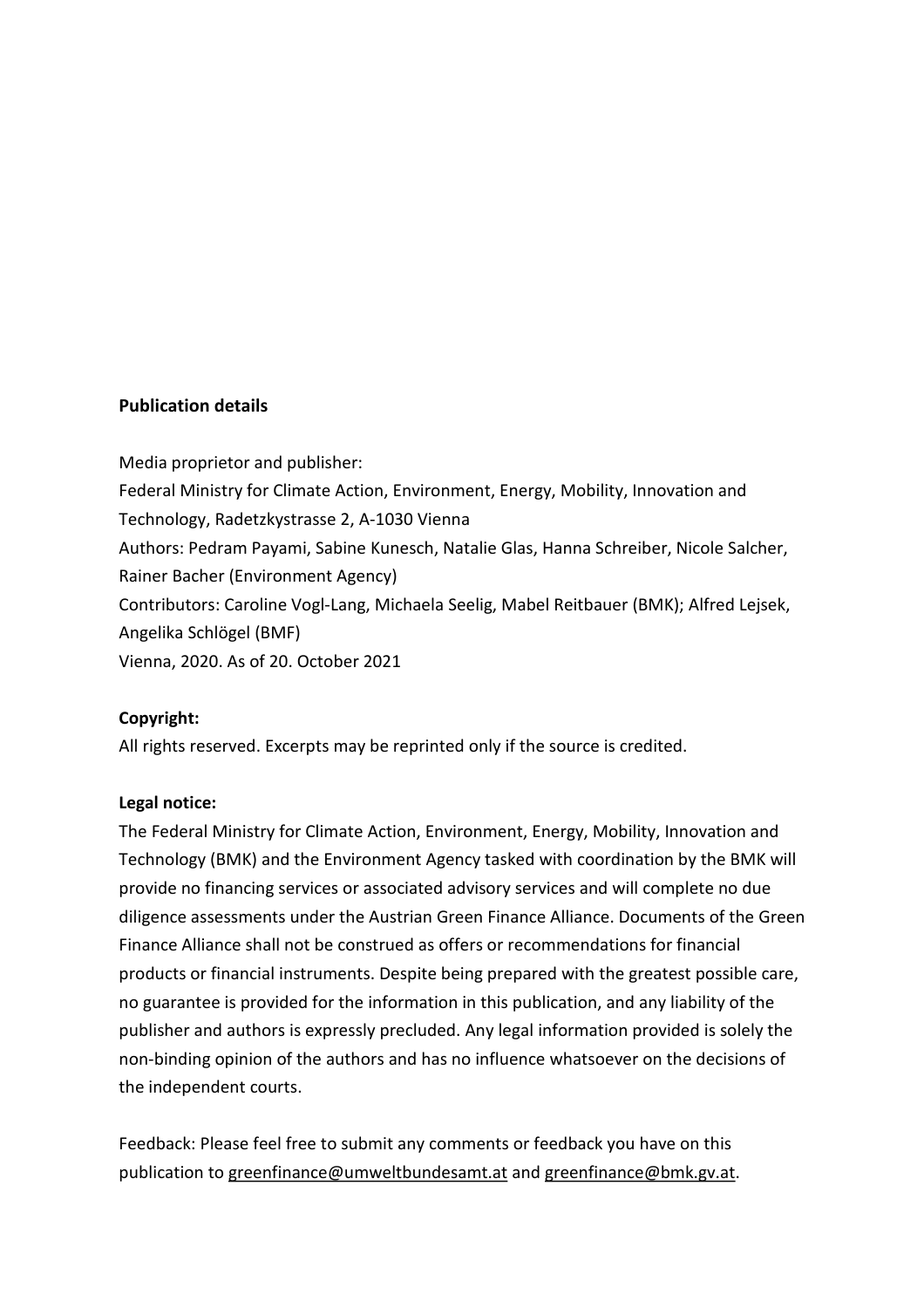### **Contents**

| 1.5.1                                                                  |  |
|------------------------------------------------------------------------|--|
| 1.5.2                                                                  |  |
| 1.5.3                                                                  |  |
| 1.5.4                                                                  |  |
| 1.6 What are the duties and responsibilities of GF-Alliance members? 9 |  |
|                                                                        |  |
|                                                                        |  |
|                                                                        |  |
| 1.8.2                                                                  |  |
| 1.8.3                                                                  |  |
|                                                                        |  |
|                                                                        |  |
|                                                                        |  |
|                                                                        |  |
|                                                                        |  |
|                                                                        |  |
|                                                                        |  |
|                                                                        |  |
|                                                                        |  |
|                                                                        |  |
|                                                                        |  |
|                                                                        |  |
|                                                                        |  |
|                                                                        |  |
| Measure 6.2 Compliance with standards on minimum social safeguards  35 |  |
|                                                                        |  |
|                                                                        |  |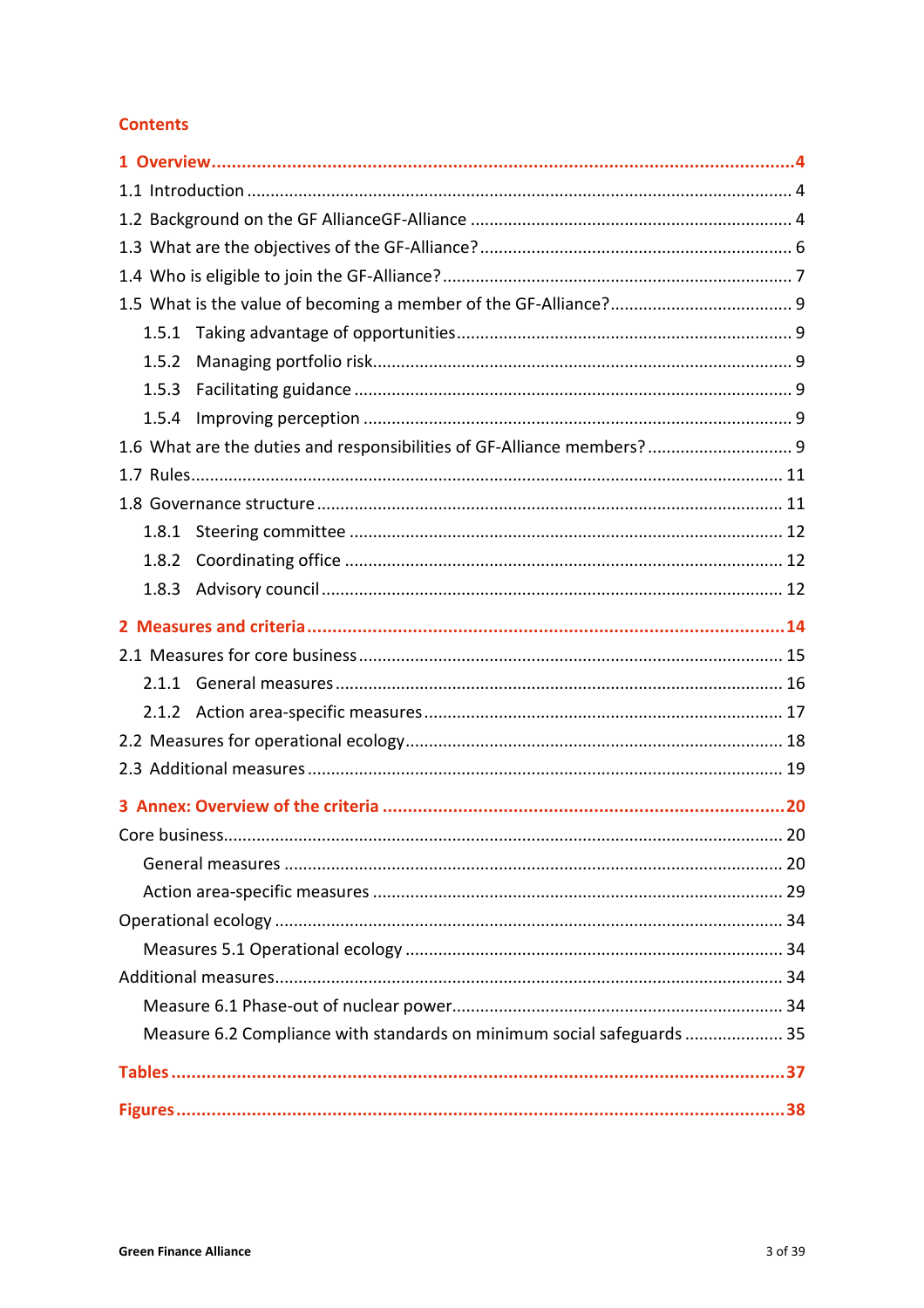# <span id="page-3-0"></span>1 Overview

# <span id="page-3-1"></span>**1.1 Introduction**

<span id="page-3-4"></span>The financial system is a key leverage point for climate protection. According to the national energy and climate plan (NECP)<sup>[1](#page-3-3)</sup> published in December 2019, investments of around  $\epsilon$  17 billion per year are needed in Austria alone to reach the 2030 climate and energy targets currently in place. This amount will increase further with the European Climate Law adopted in Summer 2021 and the law's aim to reduce greenhouse gasses by at least 55 per cent by 2030 (based on 1990 levels). The government will take the necessary steps to reach these targets. However, investment, financing and insurance solutions on the part of the private sector will also be needed in order for the economy and infrastructure to be restructured in a climate-friendly way.

Proactively aligning core business with climate targets can create important business opportunities while reducing risk. The COVID-19 pandemic has been a stark example of how important it is to have a resilient economic and financial system. Once the tipping point is reached, it takes an enormous amount of effort to restore stability in the system – if stability can even be restored at all. Moreover, as the climate crisis worsens, greenhouse gas emissions are increasingly becoming a risk and cost factor.

The Green Finance Alliance (GF-Alliance) helps its members on their journey to a climatefriendly and sustainable future. Membership in the GF-Alliance offers value by securing a future for our children and future generations that is worth living in and helping companies align their own core business with resilient activities.

# <span id="page-3-2"></span>**1.2 Background on the GF-Alliance**

 $\overline{a}$ 

The Federal Ministry for Climate Action, Environment, Energy, Mobility, Innovation and Technology (BMK, previously BMNT) and the Federal Ministry of Finance (BMF) launched a

<span id="page-3-3"></span>[<sup>1</sup>](#page-3-4) Federal Ministry for Sustainability and Tourism *National energy and climate plan*. 18 December 2019, [bmk.gv.at/themen/klima\\_umwelt/klimaschutz/nat\\_klimapolitik/energie\\_klimaplan.html](https://www.bmk.gv.at/themen/klima_umwelt/klimaschutz/nat_klimapolitik/energie_klimaplan.html)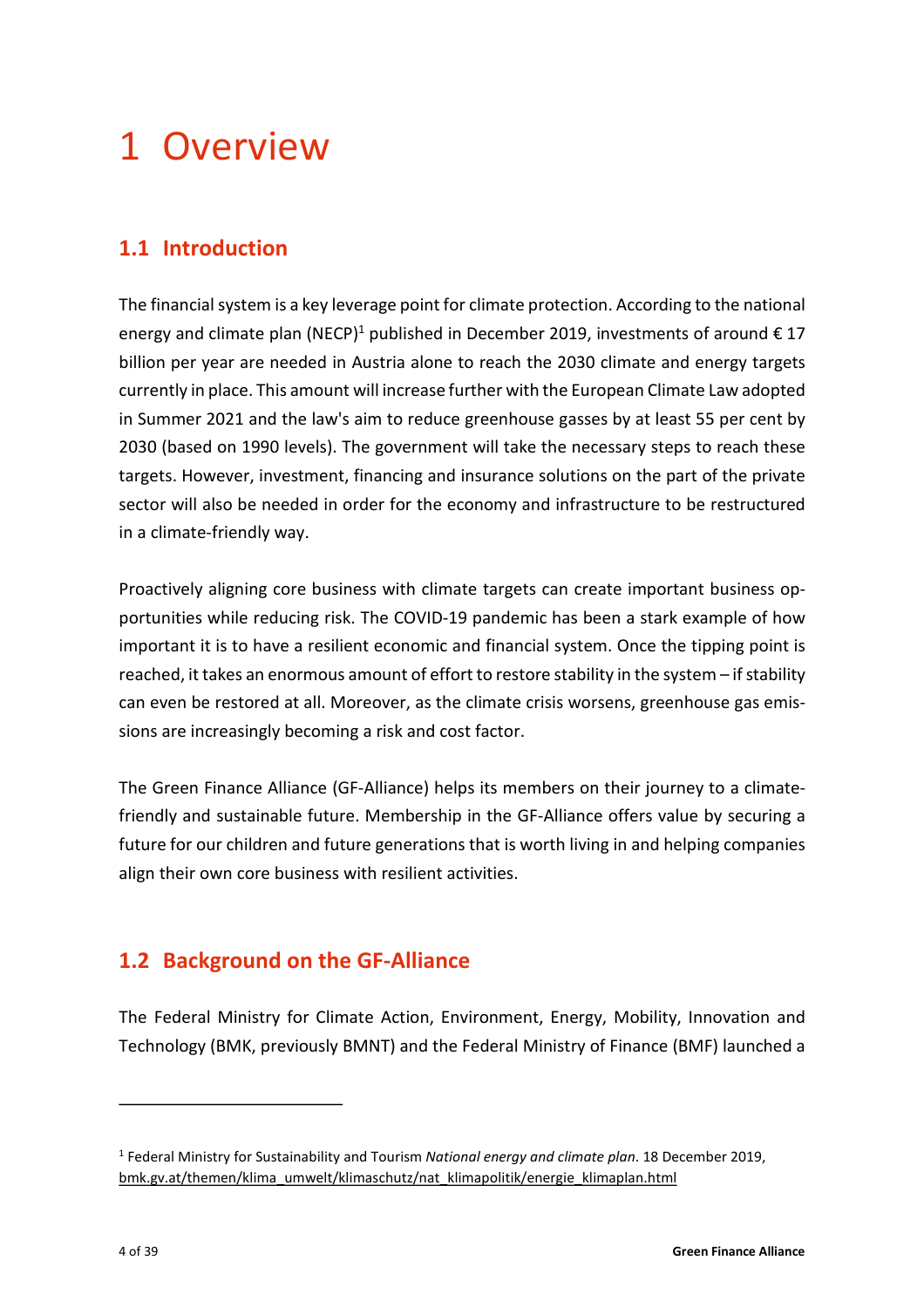<span id="page-4-2"></span>stakeholder dialogue process in February 2019 to develop Austria's Green Finance Agenda. The Green Finance Agenda is one of the reform projects in the national Recovery and Resil-ience Plan<sup>[2](#page-4-0)</sup>, which Austria submitted to the European Commission in April 2021 and which will be published in the first quarter of 2022. The "Focal Group Green Finance", which the BMK and BMF used as a consulting committee, provided active support during the process. This dialogue process laid the foundation for multiple initiatives, such as the Austrian Green Investment Hub and Green Investment Pioneers Programme<sup>[3](#page-4-1)</sup>, Green Financial Literacy and climate risk management.

<span id="page-4-3"></span>The Focal Group Green Finance identified the GF-Alliance, which focuses on aligning the financial sector with science-based climate and environmental targets, as another initiative that will pave the way for a sustainable financial system.

The core component of this initiative is to integrate climate into core business as a target dimension in combination with science-based targets. The GF-Alliance focuses on developing strategies, implementing measures in conjunction with those strategies, and on measuring, continuously developing, monitoring and disclosing the climate performance of core business.

The GF-Alliance helps participating financial companies with these tasks, brings pioneers into the limelight, and provides support for financial companies that have committed in writing to setting targets and implementing measures for their portfolio.

The members of the GF-Alliance have made a **voluntary yet binding pledge** to align their portfolio with the 1.5 °C climate target set by the Paris Agreement. In particular, this means supporting national and EU-wide climate targets through 2030 and the EU's long-term objective of becoming climate neutral by 2050 by reducing greenhouse gas emissions (GHG emissions) associated with companies' core business (investment and lending portfolio and underwriting portfolio). Because many Austrian financial companies have an international focus, with a particular focus on Central and Eastern Europe, the GF-Alliance uses the EU's target of becoming climate neutral by 2050 instead of Austria's target for climate neutrality by 2040. However, in light of the urgency of the climate crisis, we would welcome it if the target were met earlier. GF-Alliance members must commit to the Paris climate targets and

 $\overline{a}$ 

<span id="page-4-0"></span>[<sup>2</sup>](#page-4-2) Federal Ministry of Finance. *Austrian Recovery and Resilience Plan 2020-2026*. 30 April 2021. [oesterreich.gv.at/nachrichten/allgemein/EU-Aufbauplan.html](https://www.oesterreich.gv.at/nachrichten/allgemein/EU-Aufbauplan.html)

<span id="page-4-1"></span><sup>&</sup>lt;sup>[3](#page-4-3)</sup> [bmk.gv.at/themen/klima\\_umwelt/klimaschutz/green\\_finance/klimaaktiv\\_agipp.html](https://www.bmk.gv.at/themen/klima_umwelt/klimaschutz/green_finance/klimaaktiv_agipp.html)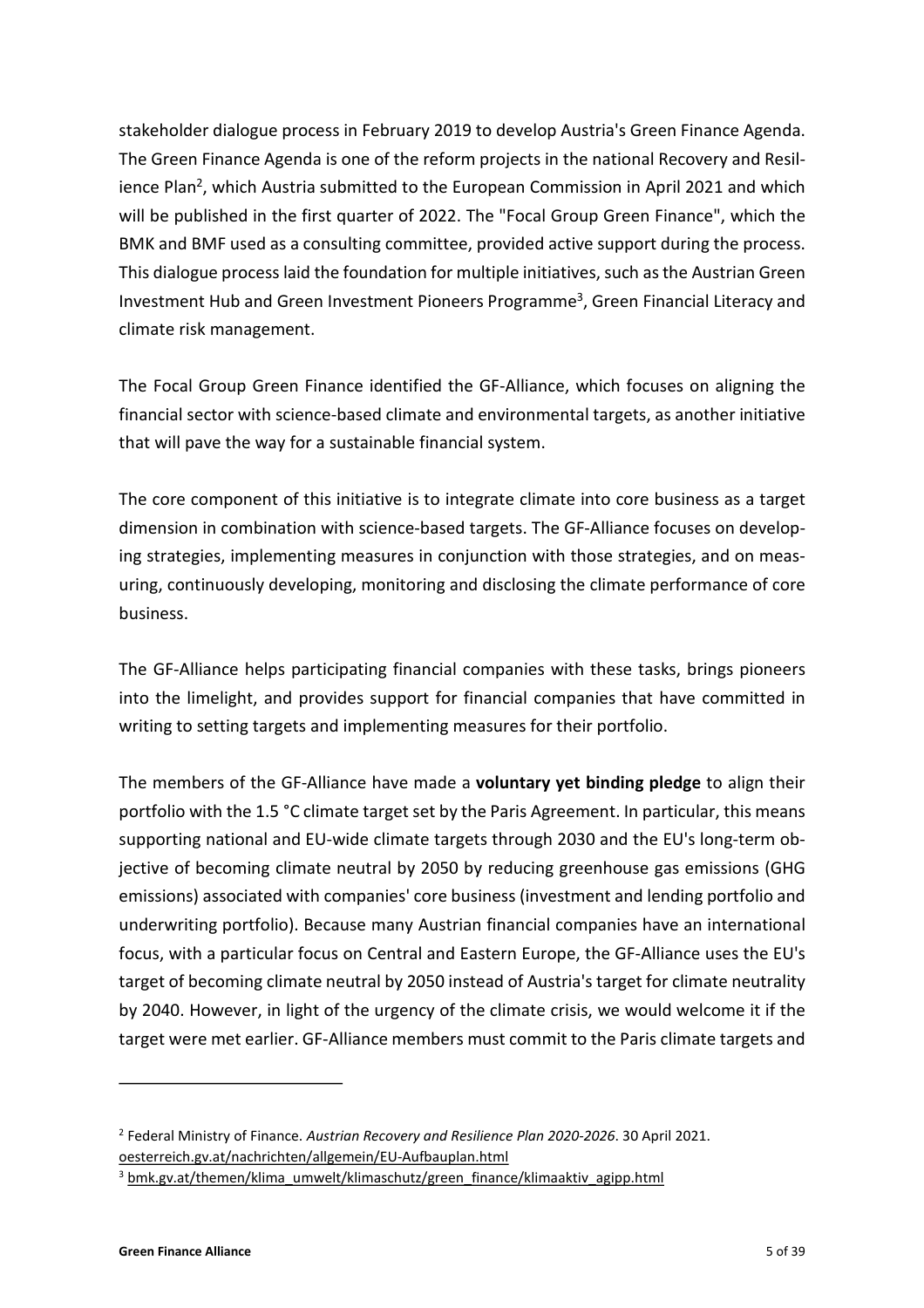position themselves as pioneers in this transformation process in the financial industry. They must therefore align their analysable portfolio with the 1.5 °C target no later than 2040 in order to achieve climate neutrality by 2050.

By establishing the GF-Alliance, the Federal Ministry for Climate Action (BMK) has created an alliance of financial companies that want to systematically align their core business with climate targets. With the professional and technical support of the Environment Agency Austria and international experts, these companies will become visible role models and trailblazers of sustainable business that is compatible with climate protection.

# <span id="page-5-0"></span>**1.3 What are the objectives of the GF-Alliance?**

Non-financial factors – environmental, social and governance (ESG) – are increasingly being used to establish sustainability in the financial sector. The GF-Alliance focuses on the environmental dimension, which includes various environmental targets. Its first step is to focus on climate targets. In the medium term, the GF-Alliance will look into adding of additional environmental targets to the target dimension based on the EU Taxonomy Regulation.



<span id="page-5-1"></span>Figure 1 Sustainability dimensions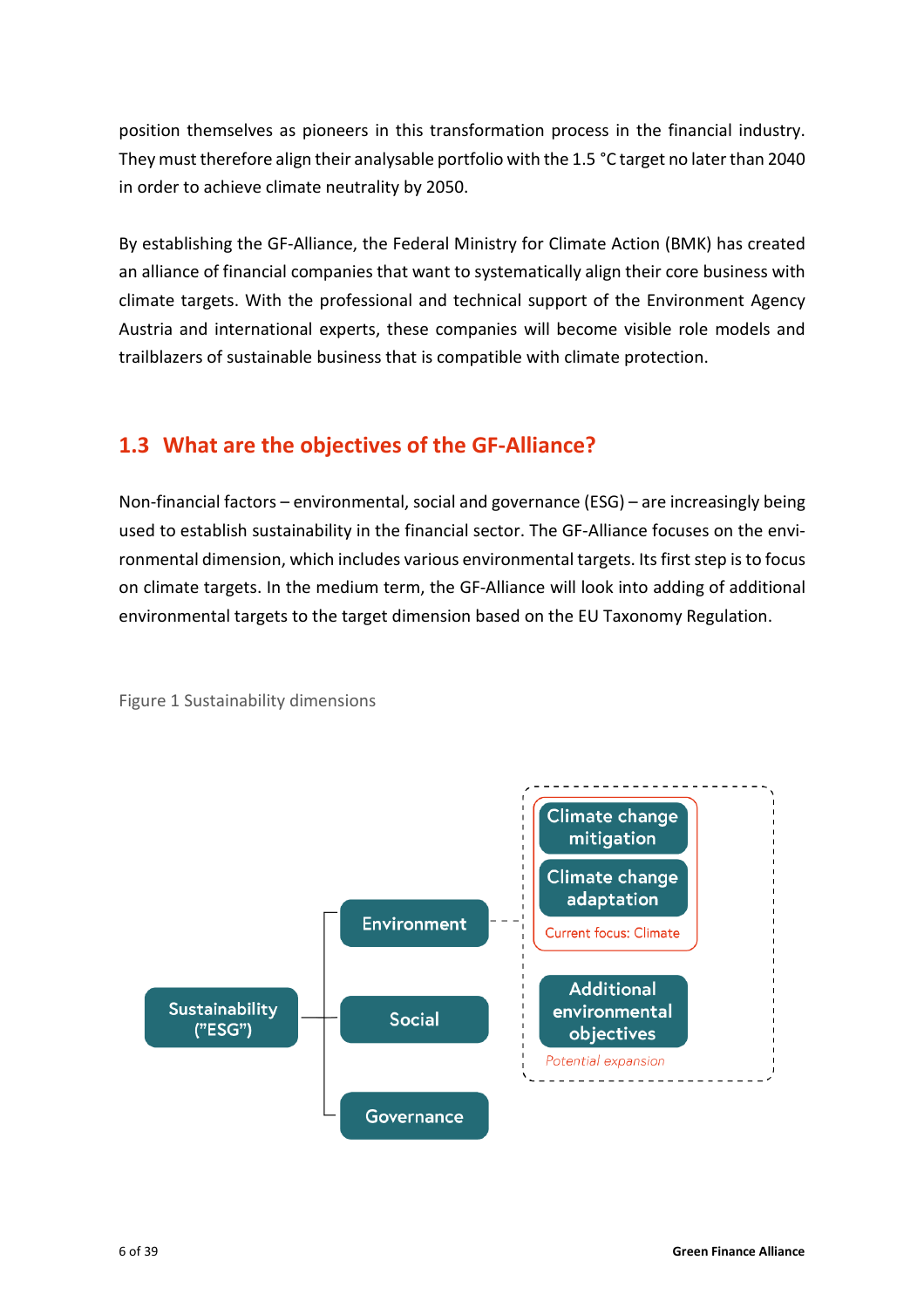A sustainable financial system that is viable for the future calls for new perspectives, tools and methods that account for climate aspects. Climate targets and measures must be integrated into existing and new processes. The GF-Alliance has identified **five target dimensions** for core business:

- 1. Aligning portfolios with the 1.5 °C target of the Paris Agreement
- 2. Creating greenhouse gas-neutral portfolios by 2050: Continuously reducing GHG emissions attributable to portfolio positions
- 3. Expanding green activities in core business, with the aim of encouraging a positive impact and mobilising capital to fund climate targets
- 4. Managing climate risk and encouraging resilience in the face of future climate and climate-induced change
- 5. Promoting climate governance and mainstreaming in all relevant areas of business

Each of these target dimensions is backed with appropriate measures and specific criteria (see Section [2.1\)](#page-14-0).

In addition to core business, the GF-Alliance has also identified operational ecology as an action area for the future. The target dimension for operational ecology involves integrating climate-relevant aspects into operational areas and processes with corresponding criteria (see Section [2.2\)](#page-17-0).

In order to implement these target dimensions, GF-Alliance members will need to **bring customers on board this shared journey through a proactive target-oriented dialogue**.

# <span id="page-6-0"></span>**1.4 Who is eligible to join the GF-Alliance?**

Financial companiesthat would like to set climate targets and implement measures for their core business that are compatible with the 1.5 °C target are invited to apply to become a member of the GF-Alliance.

The GF-Alliance is aimed at all financial companies that hold a pioneering role in climate protection and climate risk management and already have sustainable and climate-friendly business activities as well as all financial companies that do not yet have sustainable and climate-friendly business activities but want to work in earnest to make their activities sustainable and climate-friendly. Financial companiesthat are already sustainable and climate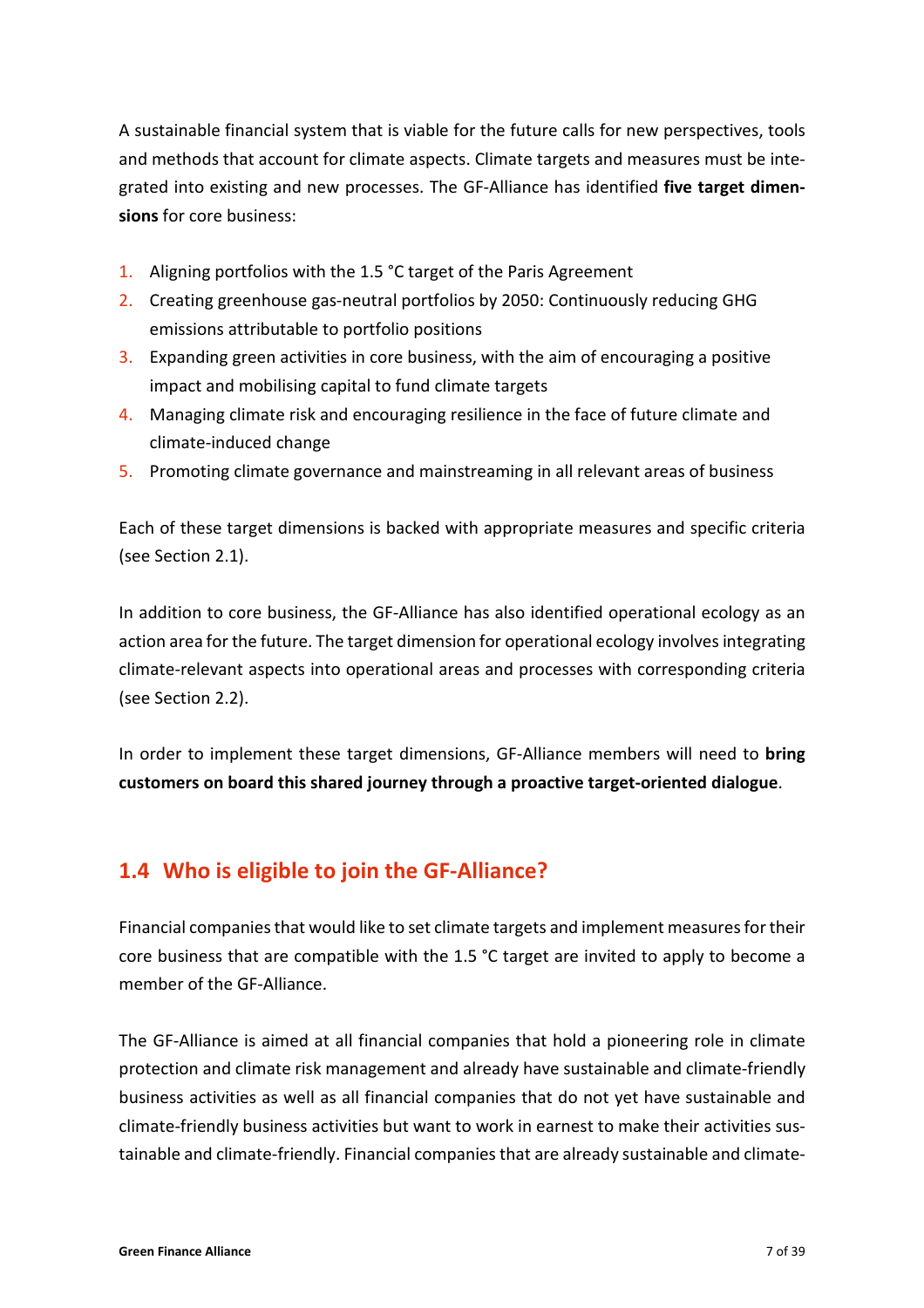friendly can serve as role models (with good practices, encouragement and showing what's possible) and can continue to aim higher. Financial companies that are not yet sustainable are encouraged to follow the example of their peers and to align their core business with climate-friendly aspects. These financial companies can learn from the experience of their peers.

<span id="page-7-1"></span>Membership in the GF-Alliance is open to financial companies with their headquarters in Austria, in other words, companies registered in Austria. The GF-Alliance has identified the following action areas for core business: investment and lending portfolio and underwriting portfolio. Every GF-Alliance member must include the portfolio activities in the action areas that are part of the company's core business. For example, the investment and lending port-folio would be relevant to investment fund management companies and banks,<sup>[4](#page-7-0)</sup> while underwriting as well as investment and credit (for coverage funds) would generally be part of insurance companies' core business. Investment fund management companies would need to include the fund and portfolio business(hence, including discretionary portfolio management) that they actively manage and can influence directly. Special funds and fund wrappers do not need to be included due to the limited ability to influence the selection of positions. However, the engagement activities with these business partners should encourage them to integrate climate criteria. The pensions funds and corporate provision funds core business that is relevant to the GF-Alliance is investing assets managed for prospective beneficiaries that can be assigned to the investment and lending portfolio action area.

The GF-Alliance's first step will be to invite insurance companies, banks, pension funds, corporate provision funds and investment fund management companies to apply for membership. The second step will involve checking whether the GF-Alliance can be expanded to include other types of financial companies and areas of business.

 $\overline{a}$ 

<span id="page-7-0"></span>[<sup>4</sup>](#page-7-1) Credit institutions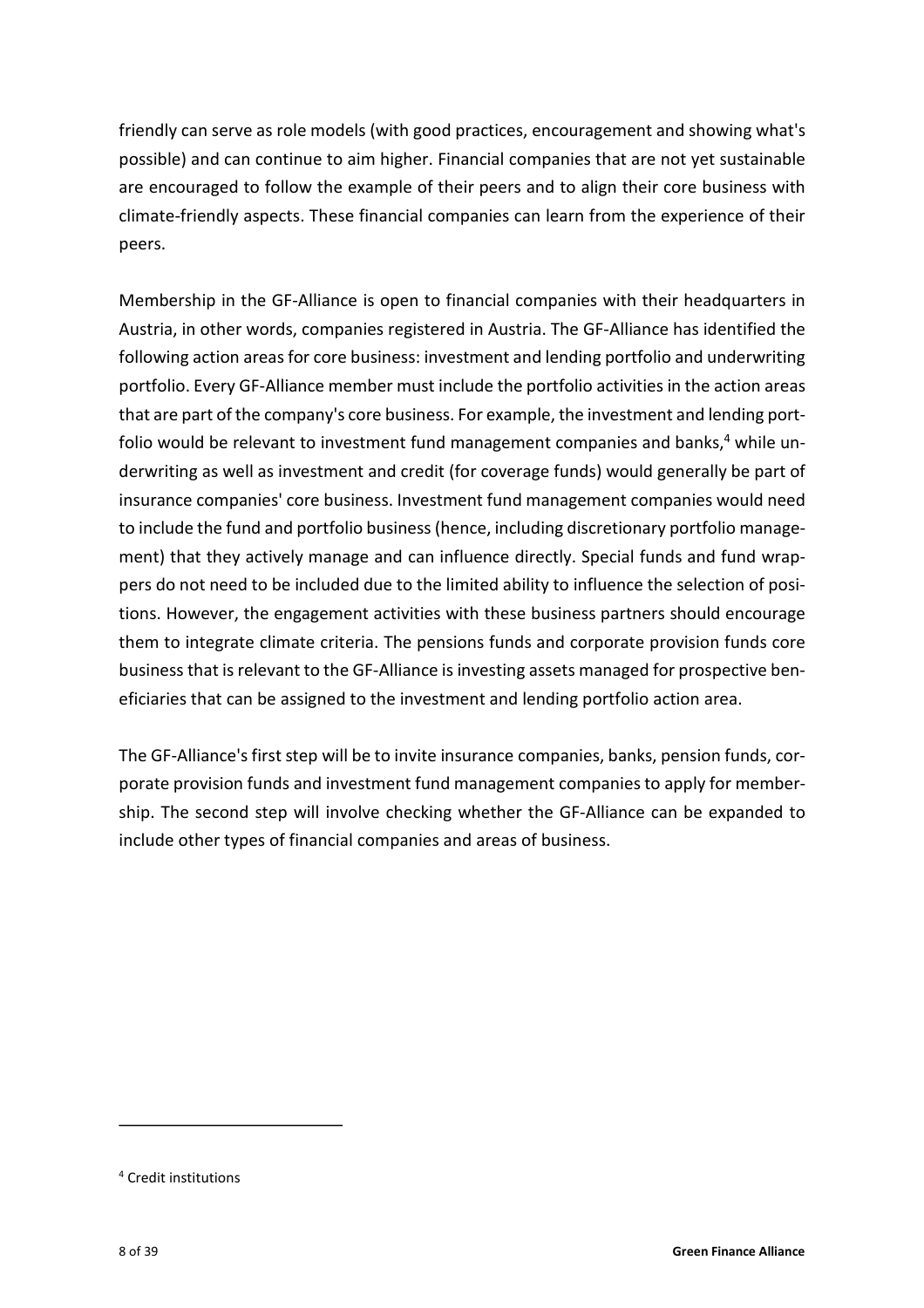# <span id="page-8-0"></span>**1.5 What is the added value of becoming a member of the GF-Alliance?**

Membership in the GF-Alliance offers added value by securing a future for our children and future generations that is worth living in and helping companies align their own core business with resilient activities.

GF-Alliance members benefit from the following in particular:

### <span id="page-8-1"></span>**1.5.1 Taking advantage of opportunities**

Expanding green core business activities will create a forward-looking portfolio that will make growth markets accessible to the financial company.

### <span id="page-8-2"></span>**1.5.2 Managing portfolio risk**

Implementing the GF-Alliance's target dimensions can help identify and reduce physical and transitory portfolio risk.

### <span id="page-8-3"></span>**1.5.3 Facilitating guidance**

Implementing the target dimensions will help GF-Alliance members meet the requirements of current and future EU regulations. Sharing information and ideas with GF-Alliance stakeholders will enable a constructive dialogue with experts, which can help provide guidance to members as they implement EU regulations.

### <span id="page-8-4"></span>**1.5.4 Improving perception**

By implementing a transparent strategy in line with the Paris Agreement, GF-Alliance members can position themselves with stakeholders as credible pioneers in green finance that are viable for the future.

# <span id="page-8-5"></span>**1.6 What are the duties and responsibilities of GF-Alliance members?**

GF-Alliance members must commit to the following: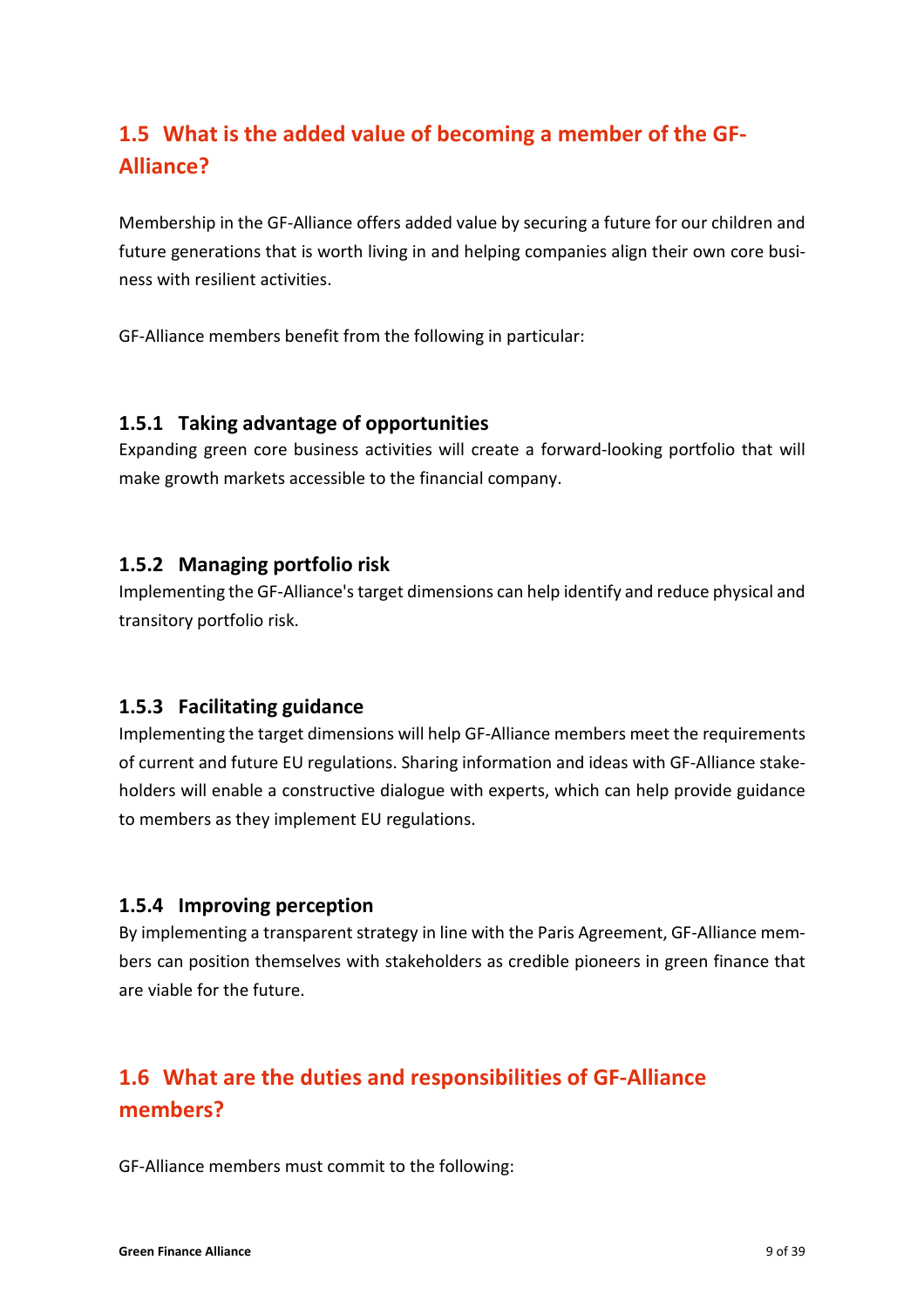- The financial company shall undertake to comply with relevant measures and criteria set by the GF-Alliance in advance (see Sectio[n 2\)](#page-13-0). Compliance with these criteria will be reviewed once a year.
- The financial company shall undertake to implement productive activities in all relevant action areas.
- The financial company shall contribute to the name recognition and good reputation of the GF-Alliance through its actions as a pioneer and by taking the necessary precautions to prevent greenwashing.
- The financial company shall undertake to help customers with the transformation process to achieve the necessary sustainable changes in the economy and in society.
- By communicating transparently, the financial company shall undertake to serve as a role model for other financial companies and stakeholders, thereby motivating them to take action.
- The financial company shall undertake to be a proactive member of the GF-Alliance in order to develop the methods and substance of the Alliance along with the other stakeholders.
- The financial company shall use the GF-Alliance logo in its public relations activities that are relevant to the GF-Alliance.
- The financial company shall pay annual membership dues on time and in full.
- The financial company shall undertake to complete and submit the annual questionnaire that the GF-Alliance will send out annually for monitoring and reporting purposes, to be available to answer any questions and to take any corrective action needed.
- The financial company shall undertake to provide sufficient financial and staffing resources to comply with the criteria set by the GF-Alliance. The scope needed depends on the financial company's specific situation. It is therefore essential for financial companies that are interested in membership to plan internal resources and have relevant internal committees approve these plans before submitting their application documents. The financial company shall confirm that it has planned resources sufficiently in a pledge, which the  $CEO<sup>5</sup>$  $CEO<sup>5</sup>$  $CEO<sup>5</sup>$  must sign in order for the company to become a GF-Alliance member.

<span id="page-9-1"></span> $\overline{a}$ 

<span id="page-9-0"></span><sup>&</sup>lt;sup>[5](#page-9-1)</sup> This person must be a representative who is authorised to sign on behalf of and represent the financial company and make a legally valid and legally binding declaration on behalf of the financial company.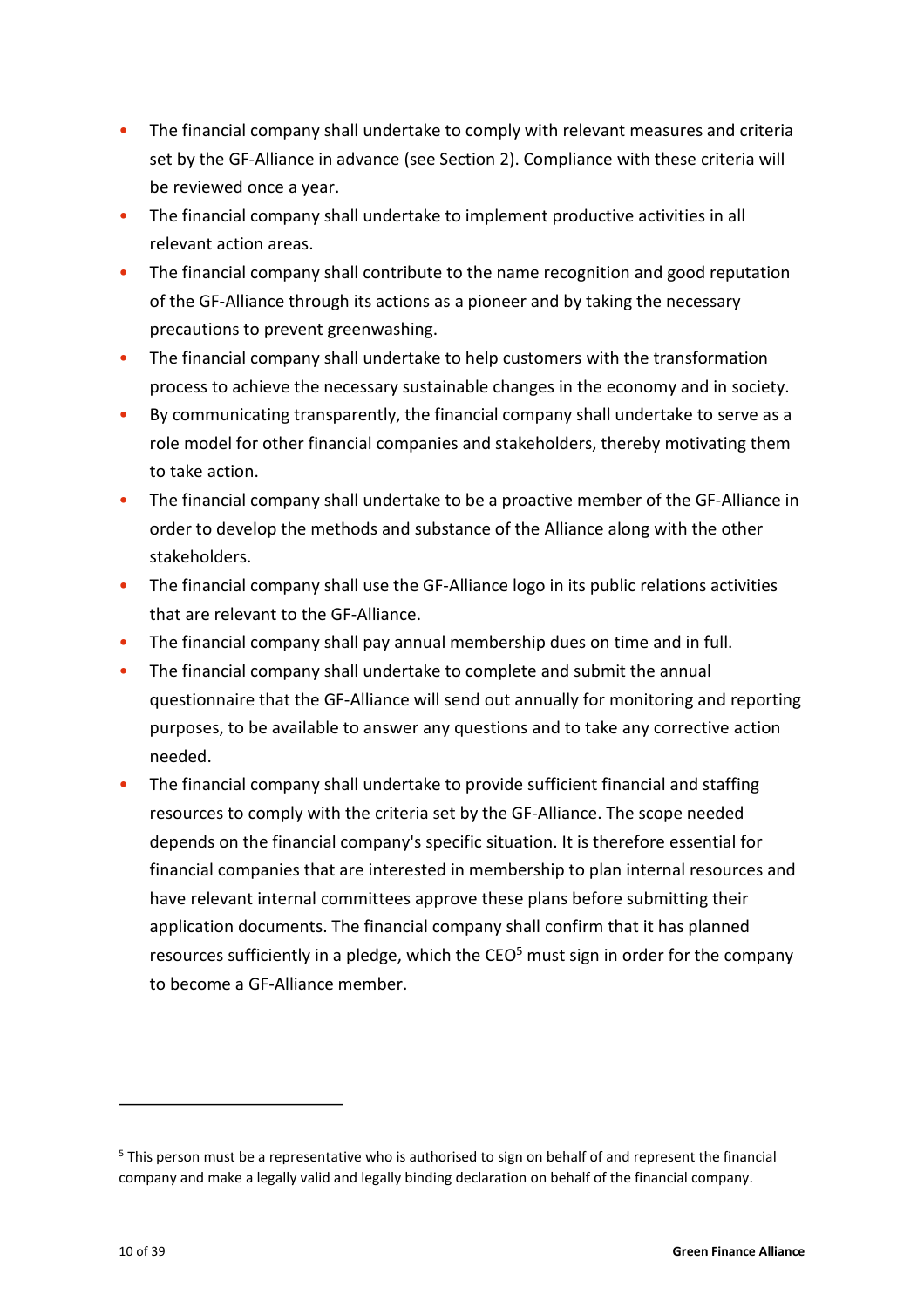All of these duties and responsibilities can help companies meet regulatory requirements and bring their corporate strategy in line with efforts to protect the climate. The list of criteria will be evaluated and updated on a regular basis to account for expected regulatory and market-specific developments and to ensure the greatest possible efficiency. These updates will be communicated to GF-Alliance members in a timely manner, and there will be a transition period for members to implement the updates.

## <span id="page-10-0"></span>**1.7 Rules**

Target attainment will be monitored once a year based on the list of criteria, which will serve as the basis for this evaluation. A standardised questionnaire will be used, which will be filled out by the GF-Alliance member and evaluated by the coordinating office. This standardised questionnaire will consist of a list of criteria with deadlines in the previous year (for example, monitoring will be conducted for the first time in 2023, and the questionnaire will list the criteria that were given a 2022 deadline). GF-Alliance members must prove that they meet each criterion (for example, by referring to the published document). Next, the steering committee will make a decision based on the results of the evaluation. Aside from a decision in favour of the company and a decision in favour with conditions (tied to improvements required for certain items), the steering committee can decide against a company if it does not comply with criteria.

# <span id="page-10-1"></span>**1.8 Governance structure**

The Federal Ministry for Climate Action (BMK) is responsible for issuing a call for applications for the GF-Alliance. Department VI/3 (Green Finance and Sustainable Economy) at the ministry is responsible for the GF-Alliance.

<span id="page-10-2"></span>The governance structure of the Austrian GF-Alliance provides for an advisory council to advise the steering committee (BMK) and coordinating office (Environment Agency Austria) on certain issues.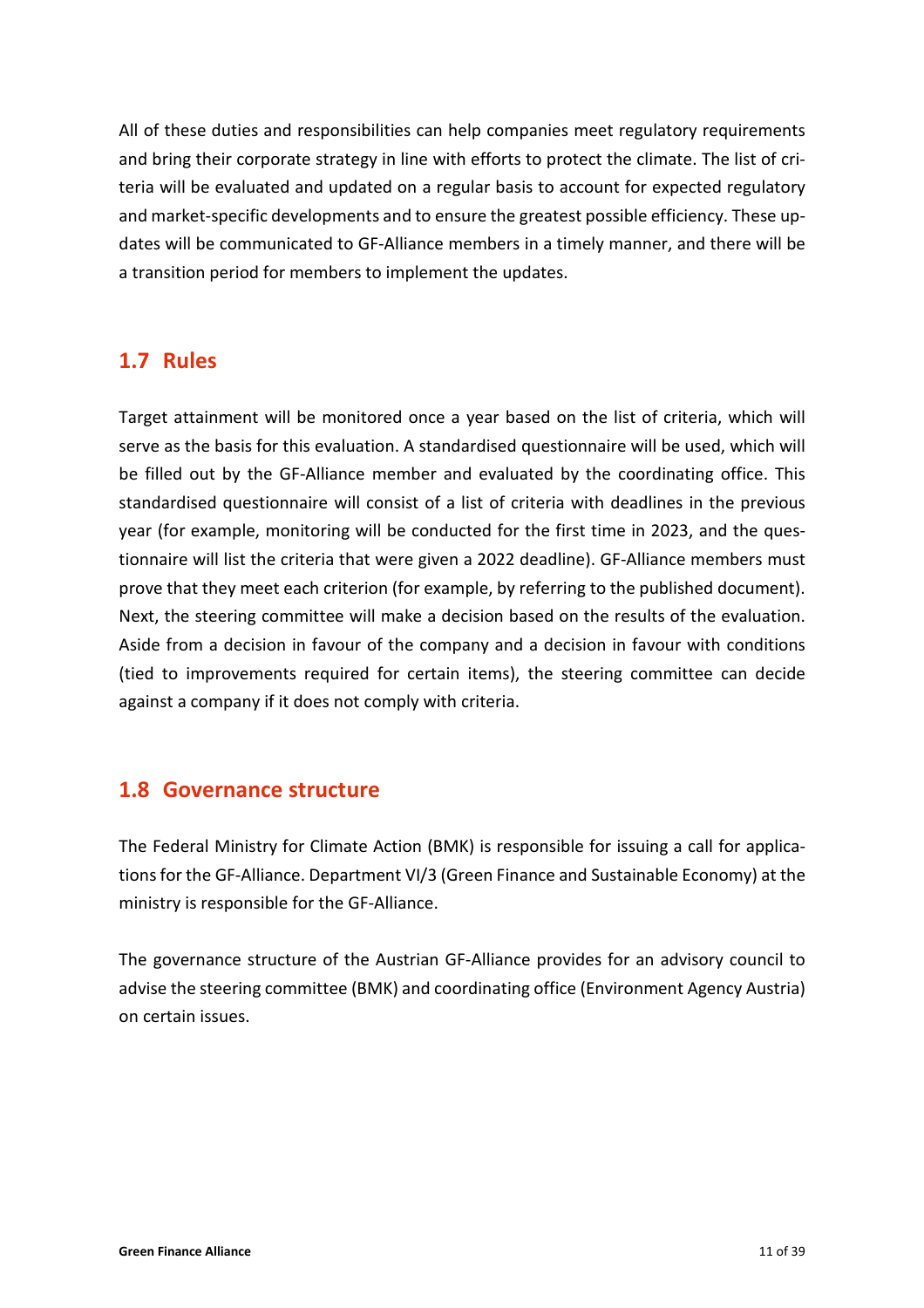

### <span id="page-11-0"></span>**1.8.1 Steering committee**

The BMK is responsible for strategic management of the GF-Alliance and will staff the steering committee established for this purpose. The steering committee is responsible for decisions relating to the following issues in particular:

- Assessing the evaluation results from the annual monitoring process
- Accepting new GF-Alliance members
- <span id="page-11-1"></span>• Determining the composition of the advisory council

### **1.8.2 Coordinating office**

The coordinating office (Environment Agency Austria) is responsible for operational implementation, coordination and support for the help desk.

### <span id="page-11-2"></span>**1.8.3 Advisory council**

Austrian and international experts in green finance, such as experts at universities, other institutions and international initiatives, will be invited to serve on the advisory council. The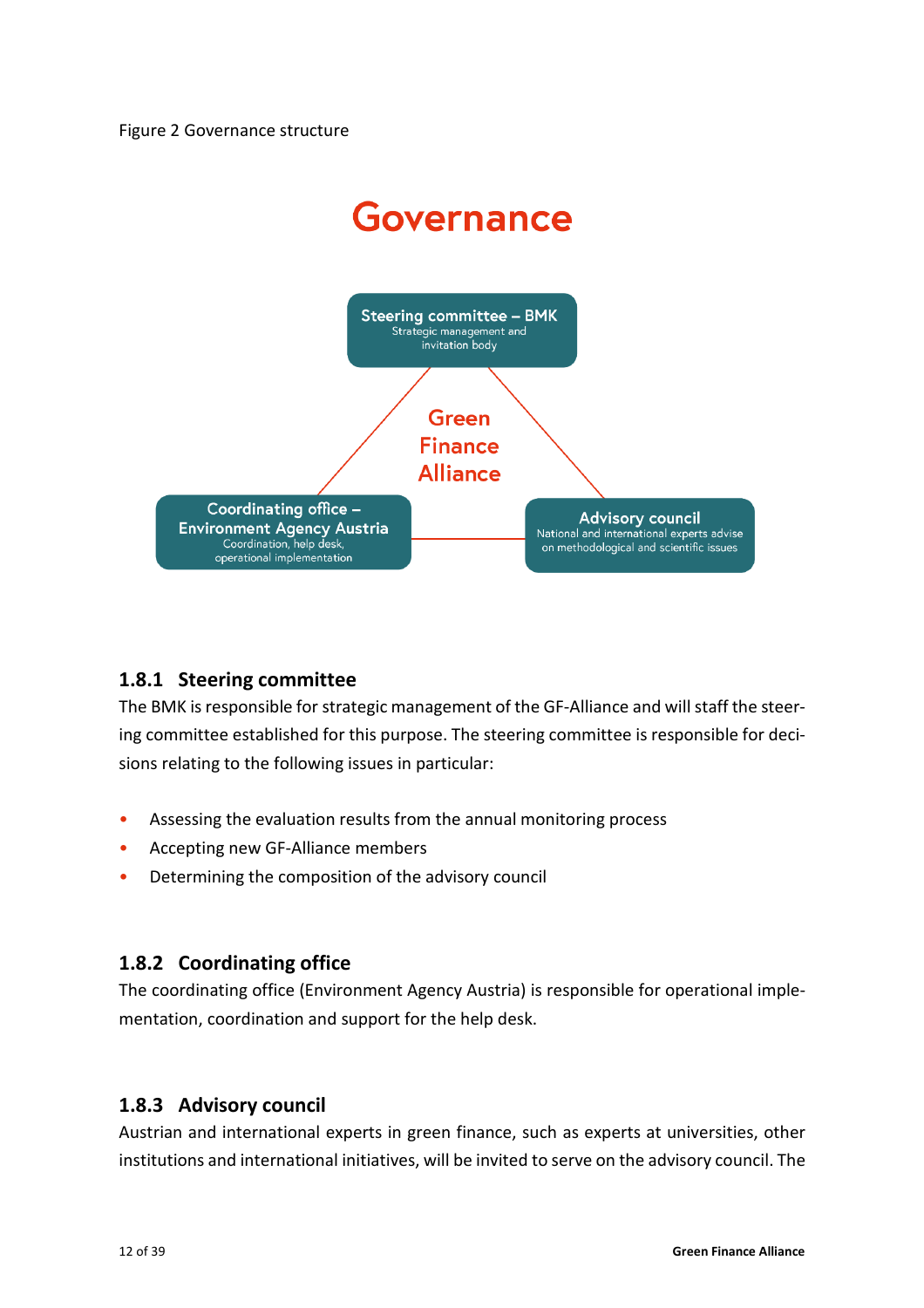council will assist the steering committee and coordinating office in particular with the substantive and science-based development of the Green Finance Alliance and with questions about methods.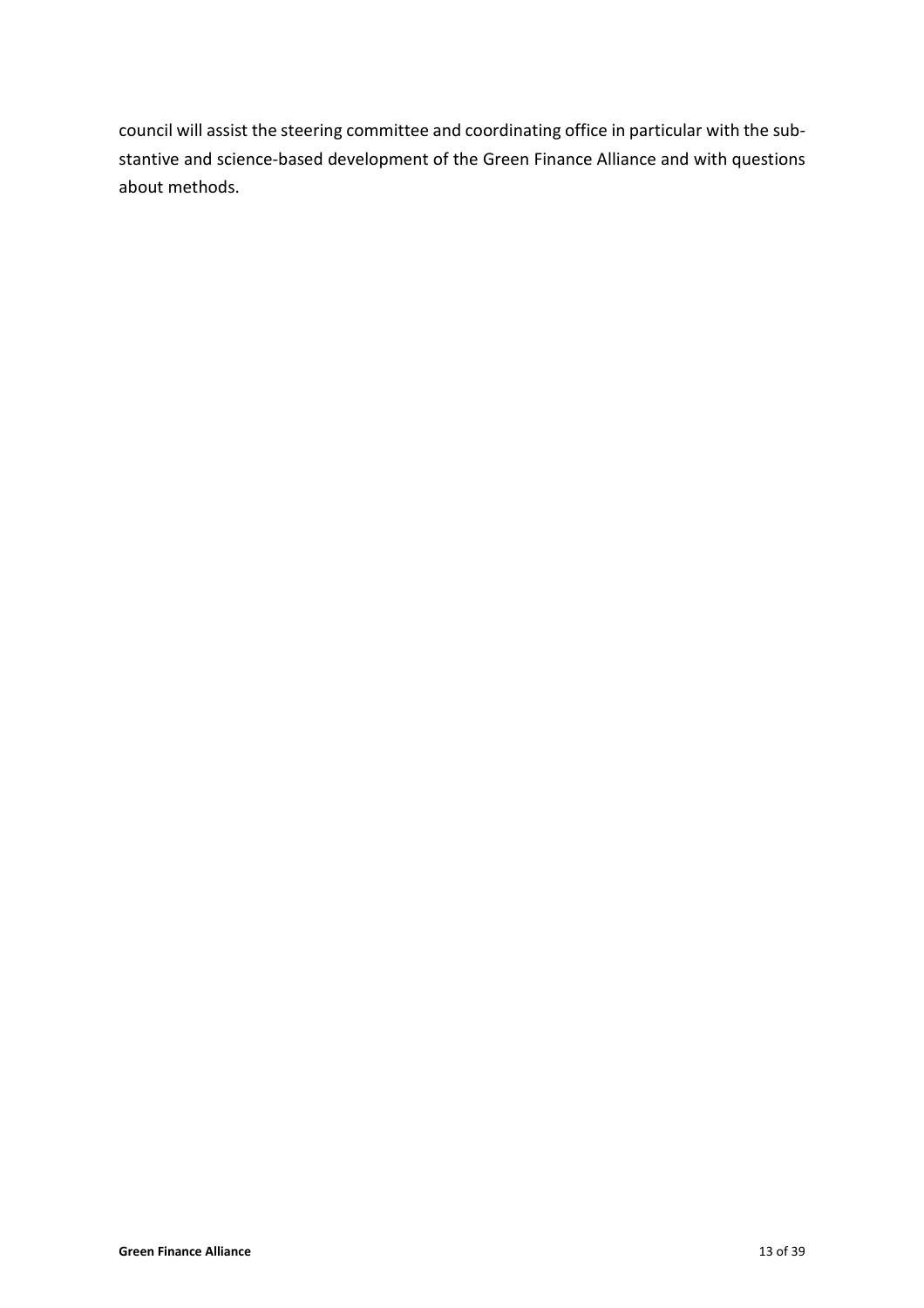# <span id="page-13-0"></span>2 Measures and criteria

The GF-Alliance covers the following target dimensions:

<span id="page-13-1"></span>Figure 3 Target dimensions of the GF-Alliance



Measures are planned in the following action areas to achieve the five target dimensions in core business:

- Investment and lending portfolio
- Underwriting portfolio

Measures that are relevant for both action areas as well as measures that are relevant only for one action area are planned. Which measures are relevant to GF-Alliance members will therefore depend on which action areas are part of a particular member's core business (see the explanations in Section [1.4\)](#page-6-0).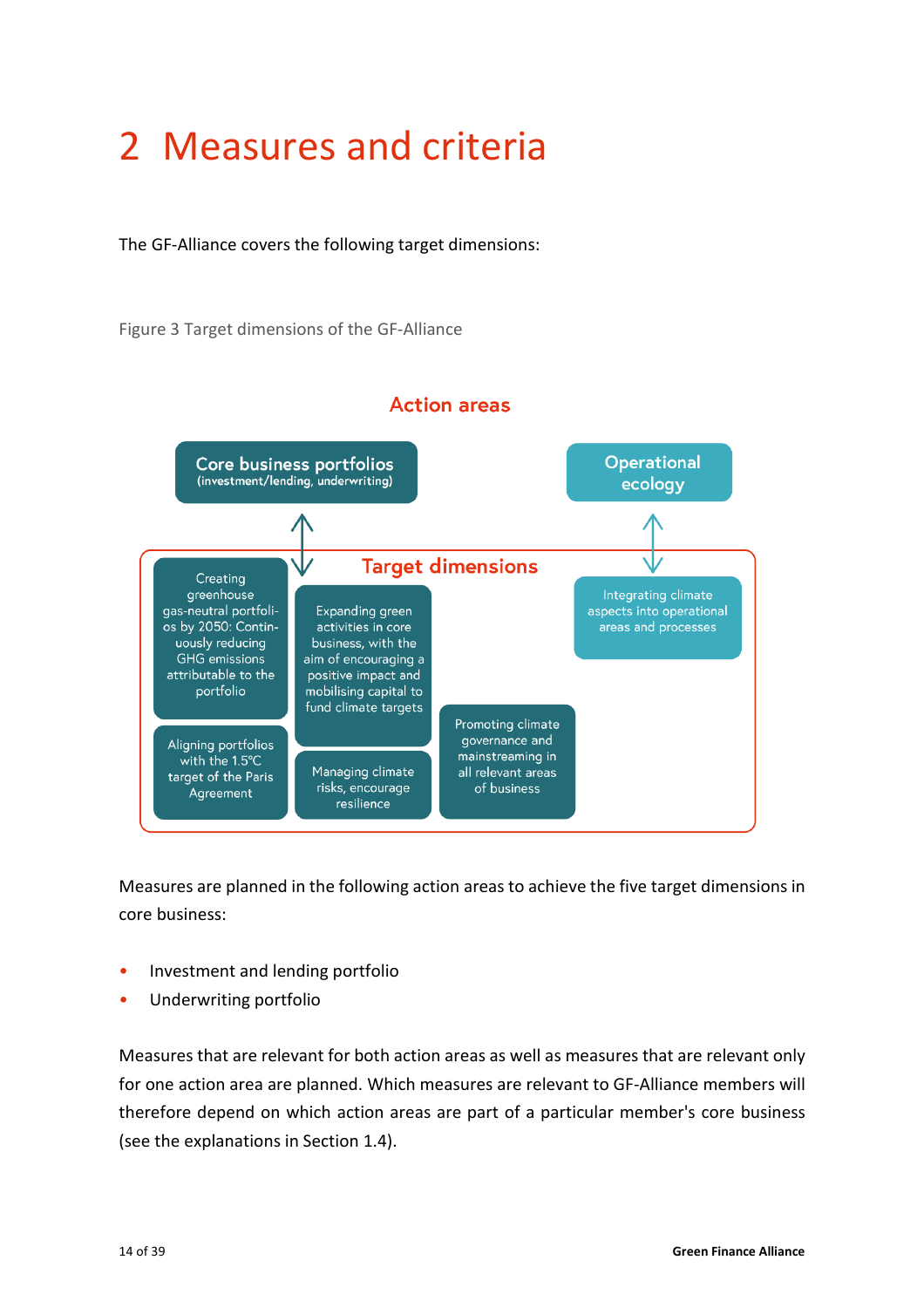Each measure will be assigned the target dimensions where it will play a key role in target attainment. As a general rule, measures have a multidimensional impact and can have a positive impact on other target dimensions.

In addition to the two action areas targeted at the company's core business, the GF-Alliance has identified a third action area: operational ecology. Measures in this action area aim to integrate climate-related aspects into operational areas and processes.

Each measure is backed with required criteria and a deadline. The criteria set out the specific action that is needed and serve as the basis for assessing target attainment. The deadline indicates the latest date by which the criterion must be met and is always the 31st of December of the specified year (unless otherwise indicated).

GF-Alliance members should note that the list of criteria will be reviewed on a regular basis and can be updated, if necessary, to account for changes in green finance. New criteria may be introduced, and existing criteria may be updated or removed from the list. Updates will be communicated to GF-Alliance members in a timely manner and will be given an appropriate deadline.

In certain exceptions, members can deviate from certain GF-Alliance criteria.

If the scope of an action area changes significantly (for example, due to a merger or acquisition), the actual area of application must be adapted to the financial company's new structure without undue delay. The GF-Alliance member shall undertake to communicate necessary adjustments to the public (in the annual climate report) and to the steering committee and coordinating office (for example, during annual monitoring).

Each measure has been assigned a two-digit ID number for organisational purposes and to provide orientation (for example, 1.1 for introducing and publishing a climate strategy). Criteria assigned to the measures have a three-digit ID number (for example, 1.1.5 for including KPIs and targets in the climate strategy).

## <span id="page-14-0"></span>**2.1 Measures for core business**

Measures for core business are divided into general measures and action area-specific measures. General measures apply for both action areas (investment and lending portfolio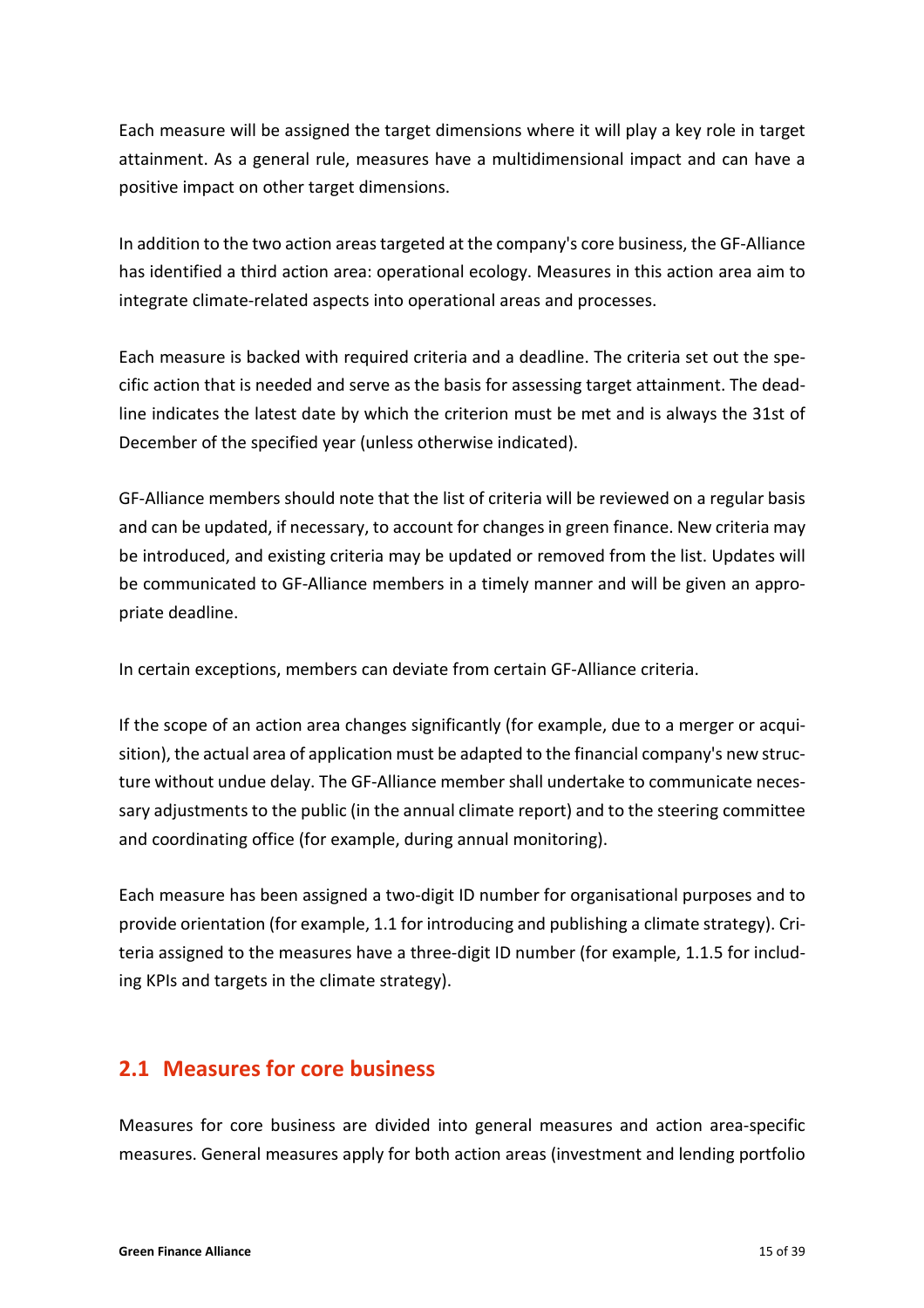and underwriting portfolio), and action area-specific measures are relevant only to a certain portfolio.

### <span id="page-15-0"></span>**2.1.1 General measures**

The following measures are relevant for the selected target dimensions for both action areas and therefore for all GF-Alliance members:

<span id="page-15-1"></span>Figure 4 Target dimensions and general measures for core business



## **Target dimensions for core business**

Note that every measure is primarily assigned to certain target dimensions but that it can in principle also have a positive impact on the other target dimensions.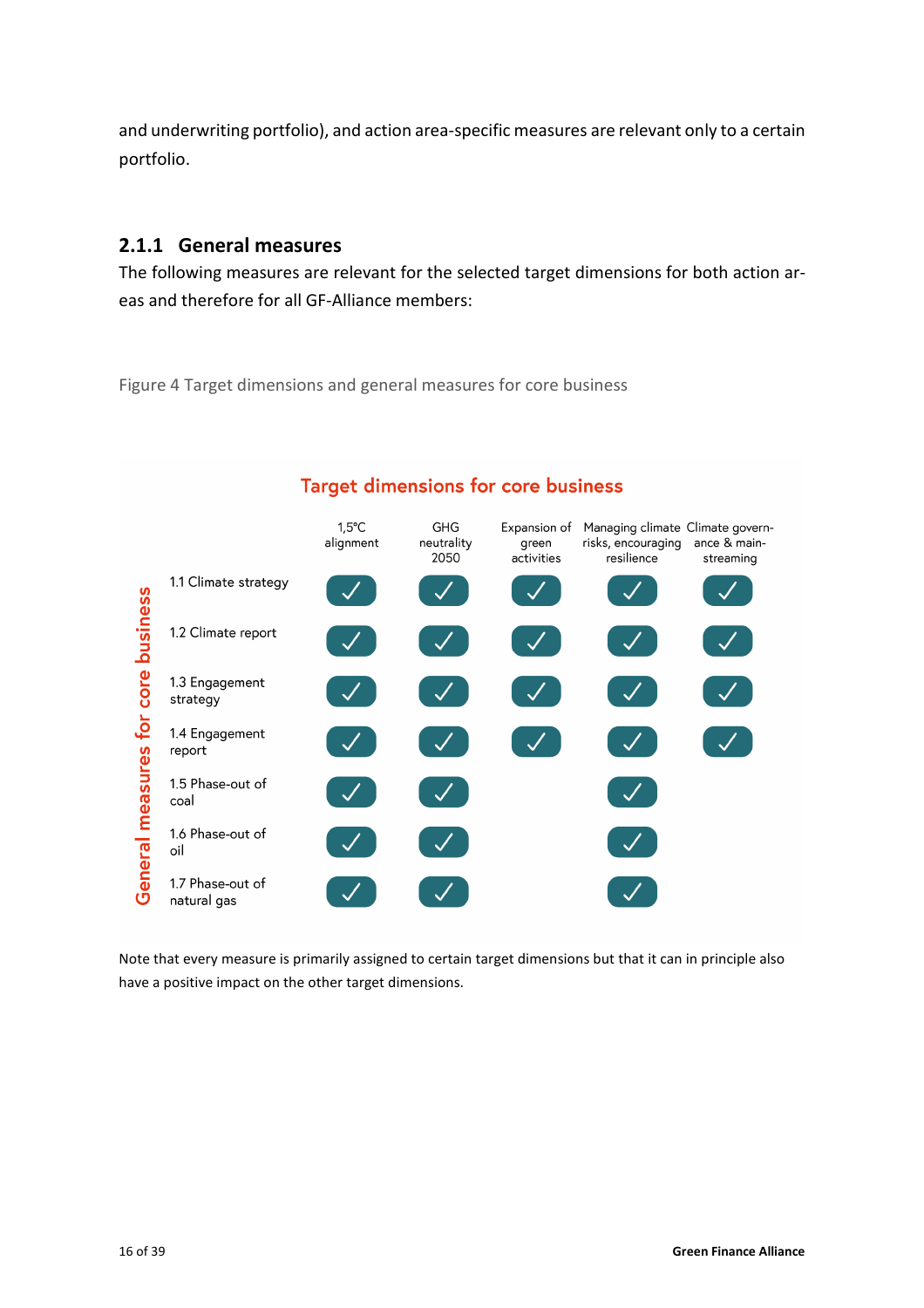### <span id="page-16-0"></span>**2.1.2 Action area-specific measures**

Certain measures are relevant only for a specific action area. There can be various reasons for this, for example if certain science-based methods can currently only be used in a limited area. For example, certain methods are appropriate for investment and lending portfolios but not for underwriting activities. Alternative interim measures must therefore be identified for this action area until the gap is filled. Measures can also be action area-specific due to the characteristics and associated framework of the action area (such as regulatory specifications or market-specific standards).

Some action area-specific measures and criteria apply only to portfolio components that can be analysed. These criteria use science-based methods that do not cover all portfolio activities (such as asset classes or sectors) and therefore cannot be used for the entire portfolio. The measures and criteria therefore apply only to the components of GF-Alliance member portfolios that are covered by the methods. Note, however, that the methods used are evolving and the portfolio coverage and analysable portfolio can continuously be expanded. These additions will be communicated to GF-Alliance members by the steering committee or coordinating office and will generally need to be taken into account by GF-Alliance members when fulfilling measures and criteria in the following reporting year.

The range of scientific methods used in the GF-Alliance can change or be expanded over time due to the dynamic nature of existing and new market initiatives. Continuous market observation by the coordinating office and discussions with the Austrian and international experts on the advisory council and GF-Alliance members will serve as the basis for identifying and evaluating new methods.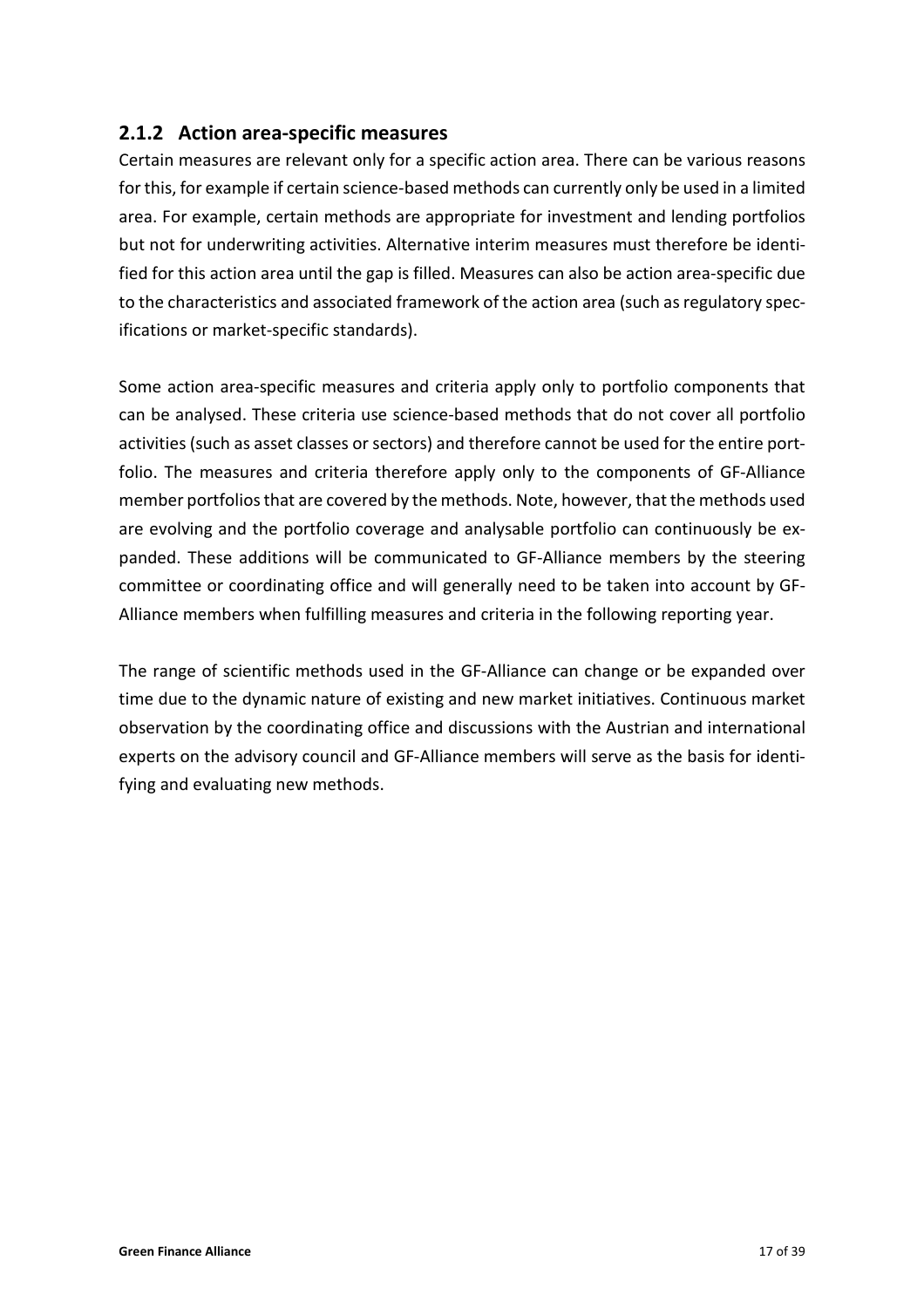#### <span id="page-17-1"></span>Figure 5 Action area-specific measures and target dimensions for core business



#### **Target dimensions for core business**

The square brackets in measures 3.2 and 4.1 indicate that the criteria have not yet been defined for these measures, and regulatory and market-specific developments are expected.

## <span id="page-17-0"></span>**2.2 Measures for operational ecology**

GF-Alliance focuses on climate-friendly measures in the core business of financial companies to highlight their pioneering role in this area. Nevertheless, certain climate-relevant criteria relating to operational ecology are important foundations for ensuring the credibility of highly ambitious climate strategy efforts.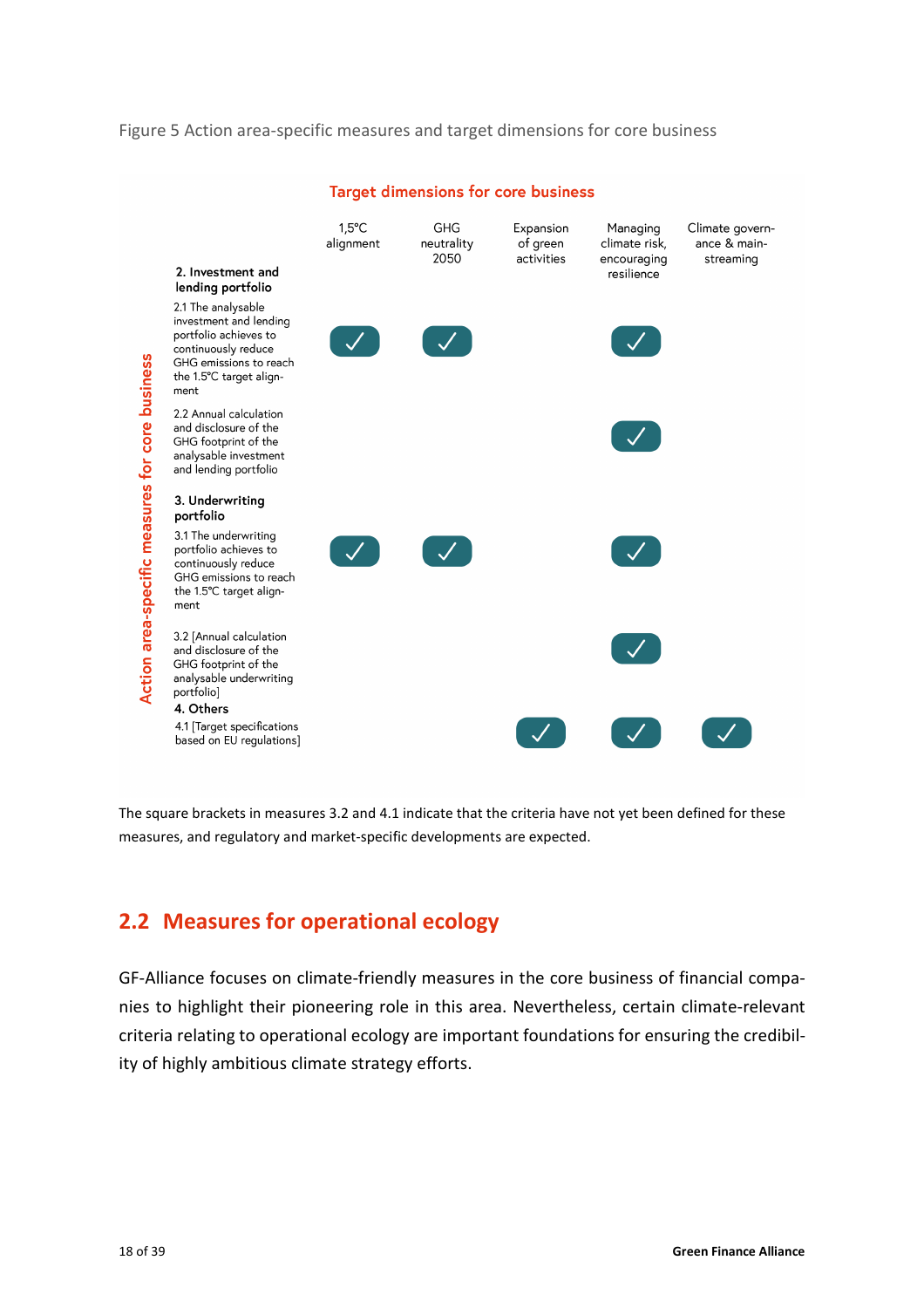# <span id="page-18-0"></span>**2.3 Additional measures**

The remaining measures refer to the phase-out of nuclear power and introduction of standards for minimum social safeguards.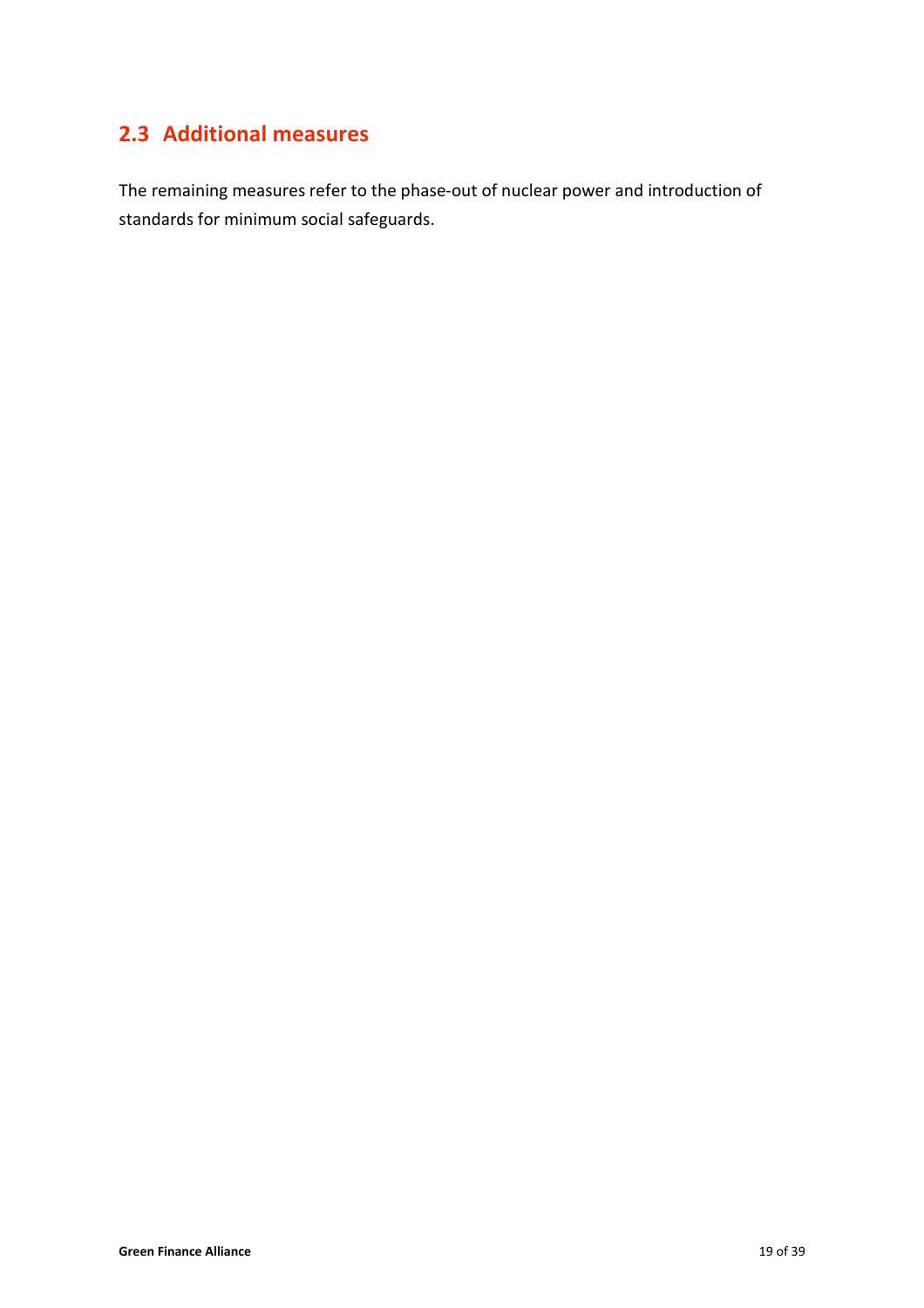# <span id="page-19-0"></span>3 Annex: Overview of the criteria

The following lists provide an overview of the measures and mandatory criteria of the GF-Alliance.

# <span id="page-19-1"></span>**Core business**

Measures for core business are divided into general measures and action area-specific measures.

### <span id="page-19-2"></span>**General measures**

## **Measure 1.1 Climate strategy: introduction of a publicly available integrated climate strategy**

In terms of the content of the climate strategy, topic areas are specified as criteria, and GF-Alliance members are responsible for fleshing out the specific content. As the climate strategy is intended to be a framework, some items are included even though they are criteria assigned to other GF-Alliance measures. [Table 1](#page-19-3) therefore lists criteria directly assigned to Measure 1.1 (climate strategy) and mentions criteria assigned to other measures that need to be included in the climate strategy (beginning with ID number 1.3.1 in the table). The following table therefore provides an overview of the mandatory criteria and content:

<span id="page-19-3"></span>Table 1 Overview of criteria for the climate strategy

| ID    | <b>Criterion</b>                                                                                                                                                                                                                                                                                                                                                                                                                                                                           | <b>Deadline</b> |
|-------|--------------------------------------------------------------------------------------------------------------------------------------------------------------------------------------------------------------------------------------------------------------------------------------------------------------------------------------------------------------------------------------------------------------------------------------------------------------------------------------------|-----------------|
| 1.1.1 | Introduction of a climate strategy whose essential components are publicly<br>accessible on the GF-Alliance member's website. The structure of the climate<br>strategy should follow the "Guidelines on reporting climate-related information"<br>of the European Commission, which has specified the following five core<br>elements of reporting:<br>Business model; policies and due diligence processes; outcomes; principal risks<br>and their management; key performance indicators | 2022            |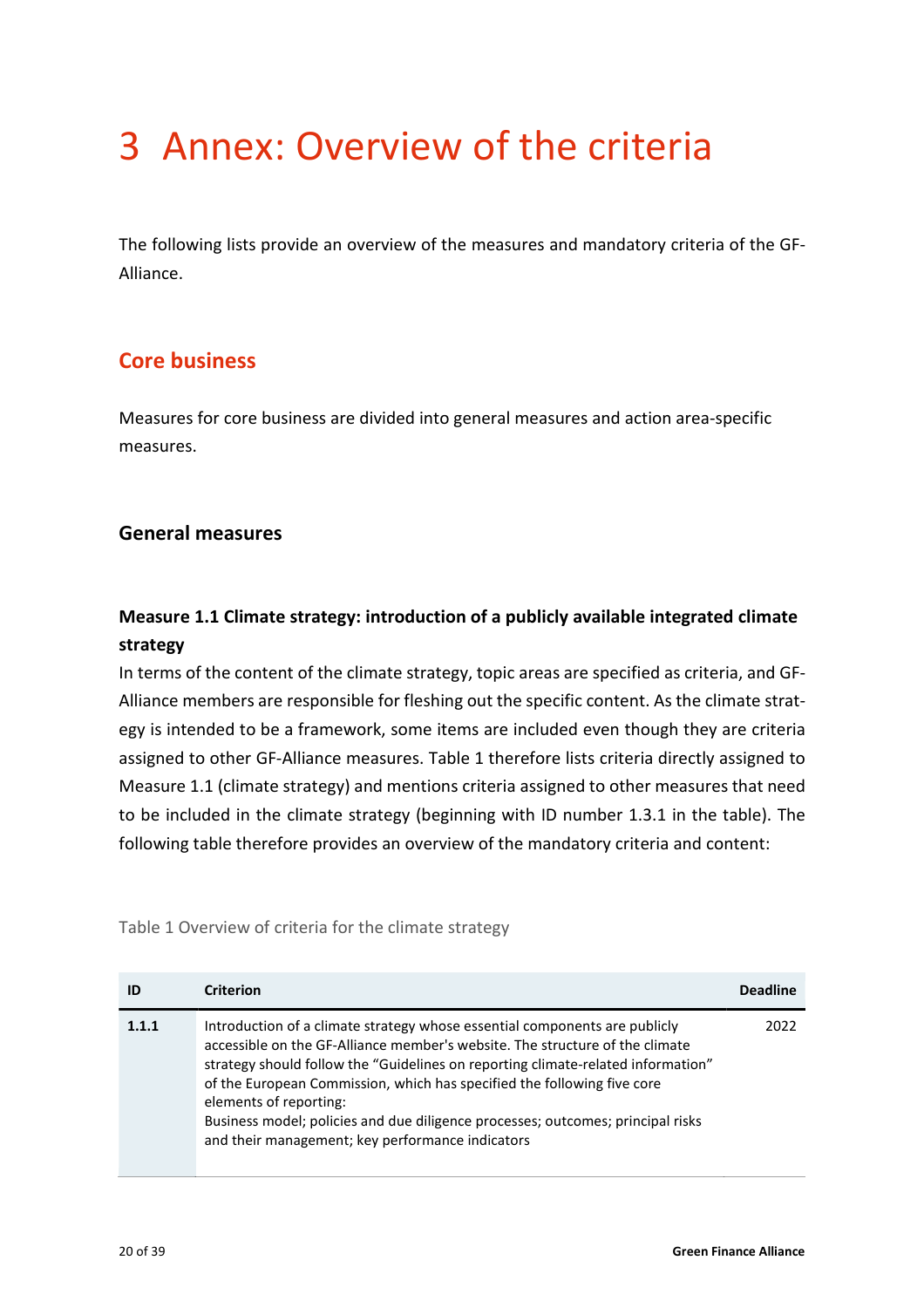| ID      | <b>Criterion</b>                                                                                                                                                                                                                                                      | <b>Deadline</b> |
|---------|-----------------------------------------------------------------------------------------------------------------------------------------------------------------------------------------------------------------------------------------------------------------------|-----------------|
|         | The strategy should provide an overview of the priorities and objectives of the<br>GF-Alliance member.                                                                                                                                                                |                 |
|         | The climate strategy should include the following criteria:                                                                                                                                                                                                           |                 |
| 1.1.2   | Climate mainstreaming<br>Presentation of the planned priorities for internalising the climate strategy at the<br>company (for example, governance, risk management and continued education).                                                                          | 2022            |
| 1.1.3   | Expanding green activities<br>Presentation of planned priorities for expanding green activities and mobilising<br>capital for climate targets (as part of the product strategy or projects for<br>example).                                                           | 2022            |
| 1.1.4   | Remuneration policy<br>Presentation of how the climate strategy (in particular climate risks) are included<br>in the remuneration policy of the GF-Alliance member.                                                                                                   | 2022            |
| 1.1.5   | <b>KPIs and targets</b><br>Introduction of climate-relevant KPIs and short, medium and long-term<br>company-specific objectives based on these KPIs. Achieving these targets should<br>make a relevant contribution to aligning core business with the 1.5 °C target. | 2022            |
|         | Measures to achieve the targets should be outlined.                                                                                                                                                                                                                   |                 |
| 1.1.6   | Transition plan<br>Transition plans should reflect how the company intends to achieve the climate-<br>relevant company-specific objectives. This includes planned measures and<br>initiatives.                                                                        | 2022            |
| 1.1.7   | Operational ecology<br>The strategy for operational ecology must be presented separately from the<br>strategy for core business to ensure that a clear distinction is obvious.                                                                                        | 2022            |
| 1, 3, 1 | Integration of or reference to the engagement strategy                                                                                                                                                                                                                | 2022            |
| 1.5.4   | Integration of or reference to the guideline for coal                                                                                                                                                                                                                 | 2022            |
| 1.6.5   | Integration of or reference to the guideline for oil                                                                                                                                                                                                                  | 2022            |
| 1.7.4   | Integration of or reference to the guideline for natural gas                                                                                                                                                                                                          | 2022            |
| 2.1.2   | Relevant only for investment and lending portfolios: Disclosure of the method<br>used for aligning with the 1.5 °C target and details on implementation and<br>outlook.                                                                                               | 2022            |
| 2.1.5   | Relevant only for investment and lending portfolios: Disclosure of five-year<br>interim targets (2025, 2030 and 2035) for portfolio development.                                                                                                                      | 2022            |
| 3.1.2   | Relevant only for underwriting portfolios: Disclosure of measures (ideally divided<br>into short, medium and long-term) that are planned to achieve alignment with<br>the 1.5 °C target.                                                                              | 2022            |
| 3.1.4   | Relevant only for underwriting portfolios: Disclosure of five-year interim targets<br>(2025, 2030 and 2035) for portfolio development.                                                                                                                                | 2022            |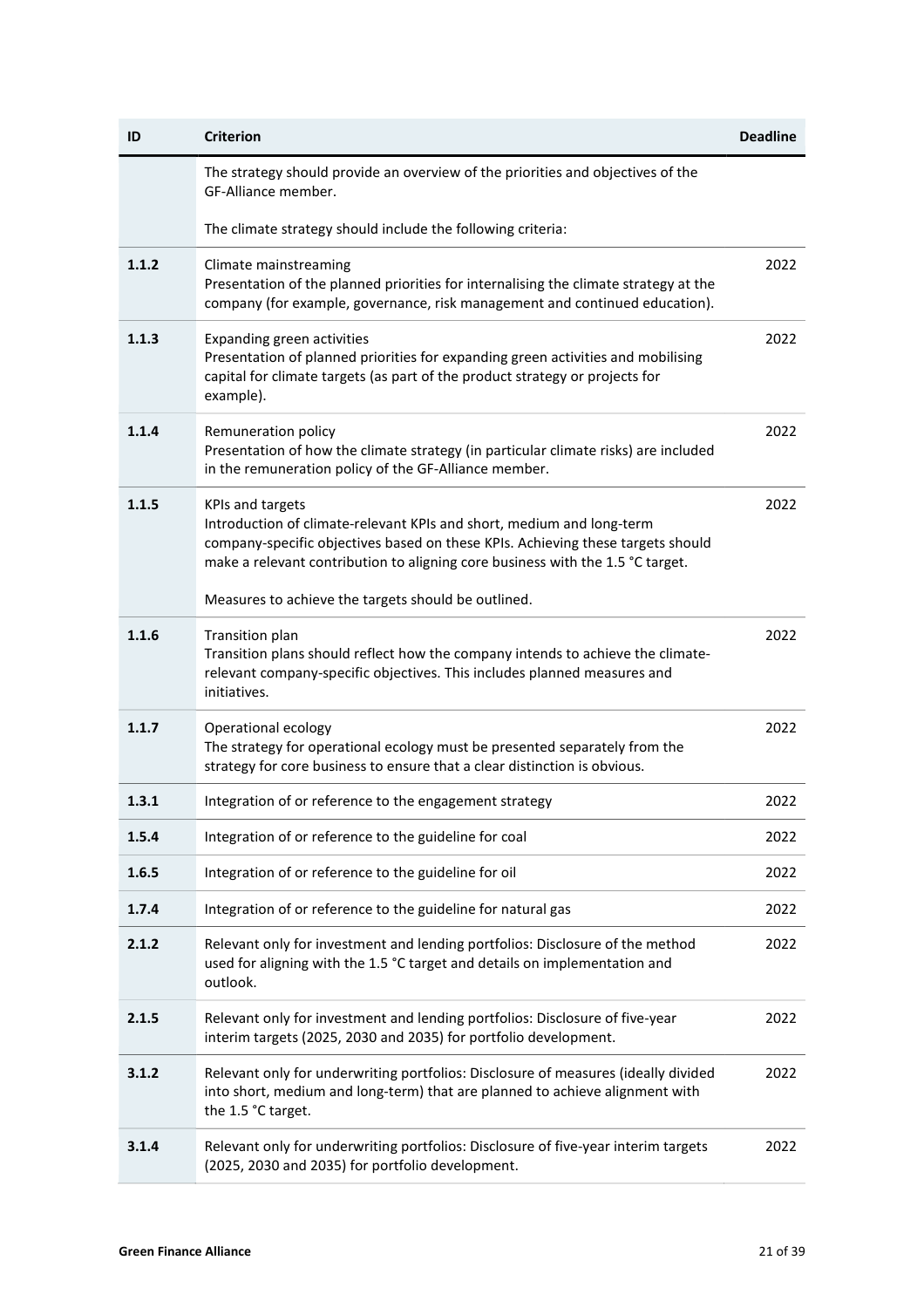Criteria that are assigned to other measures are sometimes shown in short form here. The detailed wording for the criteria is provided with the measures the criteria are assigned to.

### **Measure 1.2 Climate report: Publication of an annual climate report**

As climate reports are considered a primary tool for communicating progress, a few reporting requirements based on criteria assigned to other measures are included with the criteria set for this measure.

[Table](#page-21-0) 2 therefore lists criteria directly assigned to Measure 1.2 (climate report) and mentions criteria assigned to other measures that need to be included in the climate strategy (beginning with ID number 1.4.1 in the table). The following table therefore provides an overview of the mandatory criteria and content:

<span id="page-21-1"></span><span id="page-21-0"></span>

|  | Table 2 Overview of criteria for the climate report |  |  |  |  |  |
|--|-----------------------------------------------------|--|--|--|--|--|
|--|-----------------------------------------------------|--|--|--|--|--|

| ID    | <b>Criterion</b>                                                                                                                                                                                                                                                                                                                                                                                                   | <b>Deadline</b> |
|-------|--------------------------------------------------------------------------------------------------------------------------------------------------------------------------------------------------------------------------------------------------------------------------------------------------------------------------------------------------------------------------------------------------------------------|-----------------|
| 1.2.1 | Annual publication of a climate report, which is publicly accessible on the GF-<br>Alliance member's website.                                                                                                                                                                                                                                                                                                      | 2023            |
| 1.2.2 | The structure of the climate report should follow the "Guidelines on reporting<br>climate-related information" of the European Commission, which has specified<br>the following five core elements of reporting:<br>Business model; policies and due diligence processes; outcomes; principal risks<br>and their management; key performance indicators<br>The climate report must include the following criteria: | 2023            |
| 1.2.3 | Climate mainstreaming<br>Which activities specifically have been undertaken to promote internalisation of<br>climate topics at relevant business units and in the product range of the GF-<br>Alliance member (for example, governance, risk management and continuing<br>education)?<br>Outlook: What activities are planned (for example in the next year)?                                                      | 2023            |
| 1.2.4 | Expanding green activities<br>What measures specifically has the company taken to expand green activities<br>and mobilise capital for climate targets (in the product strategy or KPIs for<br>example)?<br>Outlook: What measures are planned (for example in the next year)?                                                                                                                                      | 2023            |
| 1.2.5 | Remuneration policy<br>What measures have been adopted to integrate climate-related aspects                                                                                                                                                                                                                                                                                                                        | 2023            |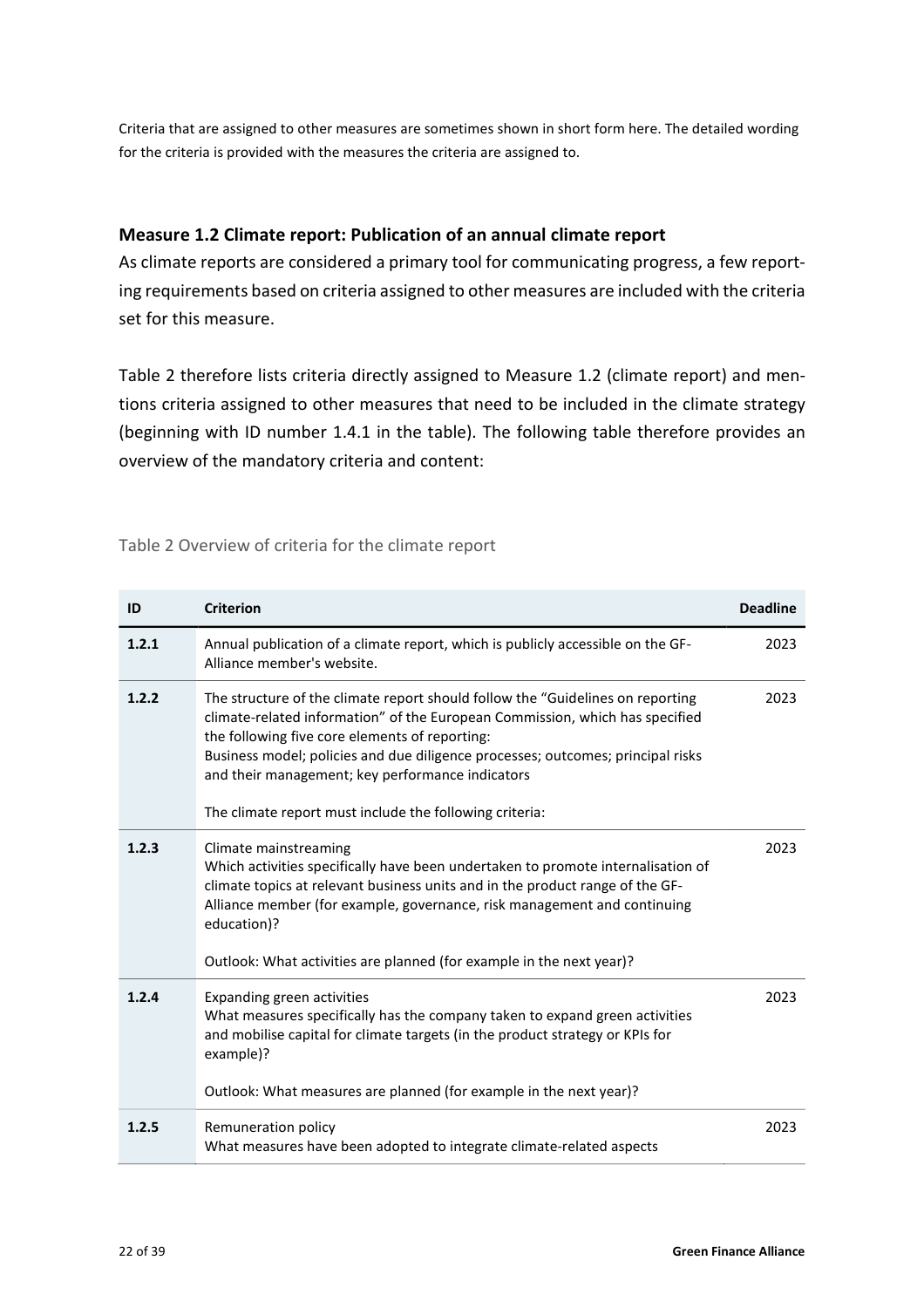| ID    | <b>Criterion</b>                                                                                                                                                                                                                                    | <b>Deadline</b> |
|-------|-----------------------------------------------------------------------------------------------------------------------------------------------------------------------------------------------------------------------------------------------------|-----------------|
|       | (primarily climate risks) into the remuneration policy, or what measures are<br>planned?                                                                                                                                                            |                 |
| 1.2.6 | <b>KPIs and targets</b><br>Presentation of current KPIs specified in the climate strategy.                                                                                                                                                          | 2023            |
|       | Progress compared with the targets set in the climate strategy should be shown.                                                                                                                                                                     |                 |
|       | Completed and planned priorities and measures for achieving the targets should<br>be presented.                                                                                                                                                     |                 |
| 1.2.7 | Transition plan<br>Presentation of the results of implementing the transition plan (for example,<br>measures and initiatives conducted).                                                                                                            | 2023            |
| 1.2.8 | Operational ecology<br>Activities in the context of operational ecology must be presented separately<br>from the strategy for core business to ensure that a clear distinction is obvious.                                                          | 2023            |
| 1.4.1 | Integration of or reference to the engagement report                                                                                                                                                                                                | 2023            |
| 1.5.5 | Reporting on progress in the phase-out of coal                                                                                                                                                                                                      | 2023            |
| 1.6.6 | Reporting on progress in the phase-out of oil                                                                                                                                                                                                       | 2023            |
| 1.7.5 | Reporting on progress in the phase-out of natural gas                                                                                                                                                                                               | 2026            |
| 2.1.3 | Relevant only for investment and lending portfolios: Reporting on continuous<br>progress on target attainment annually using the method selected to determine<br>the portfolio alignment.                                                           | 2023            |
| 2.1.4 | Relevant only for investment and lending portfolios: Annual publication of the<br>current degree of portfolio coverage and strategy for further implementing the<br>method used in terms of asset classes and sectors not yet covered, for example. | 2023            |
| 2.1.6 | Relevant only for investment and lending portfolios: Publication of progress<br>compared with interim targets.                                                                                                                                      | 2023            |
| 2.2.3 | Relevant only for investment and lending portfolios: Publication of the GHG<br>footprint. The reporting recommendations and requirements of the PCAF<br>standard should be followed.                                                                | 2023            |
| 3.1.3 | Relevant only for underwriting portfolios: Reporting on continuous progress on<br>target attainment by calculating the portfolio alignment annually using specified<br>KPIs.                                                                        | 2023            |
| 3.1.5 | Relevant only for underwriting portfolios: Publication of progress compared with<br>interim targets.                                                                                                                                                | 2023            |

Criteria that are assigned to other measures are sometimes shown in short form here. The detailed wording for the criteria is provided with the measures the criteria are assigned to.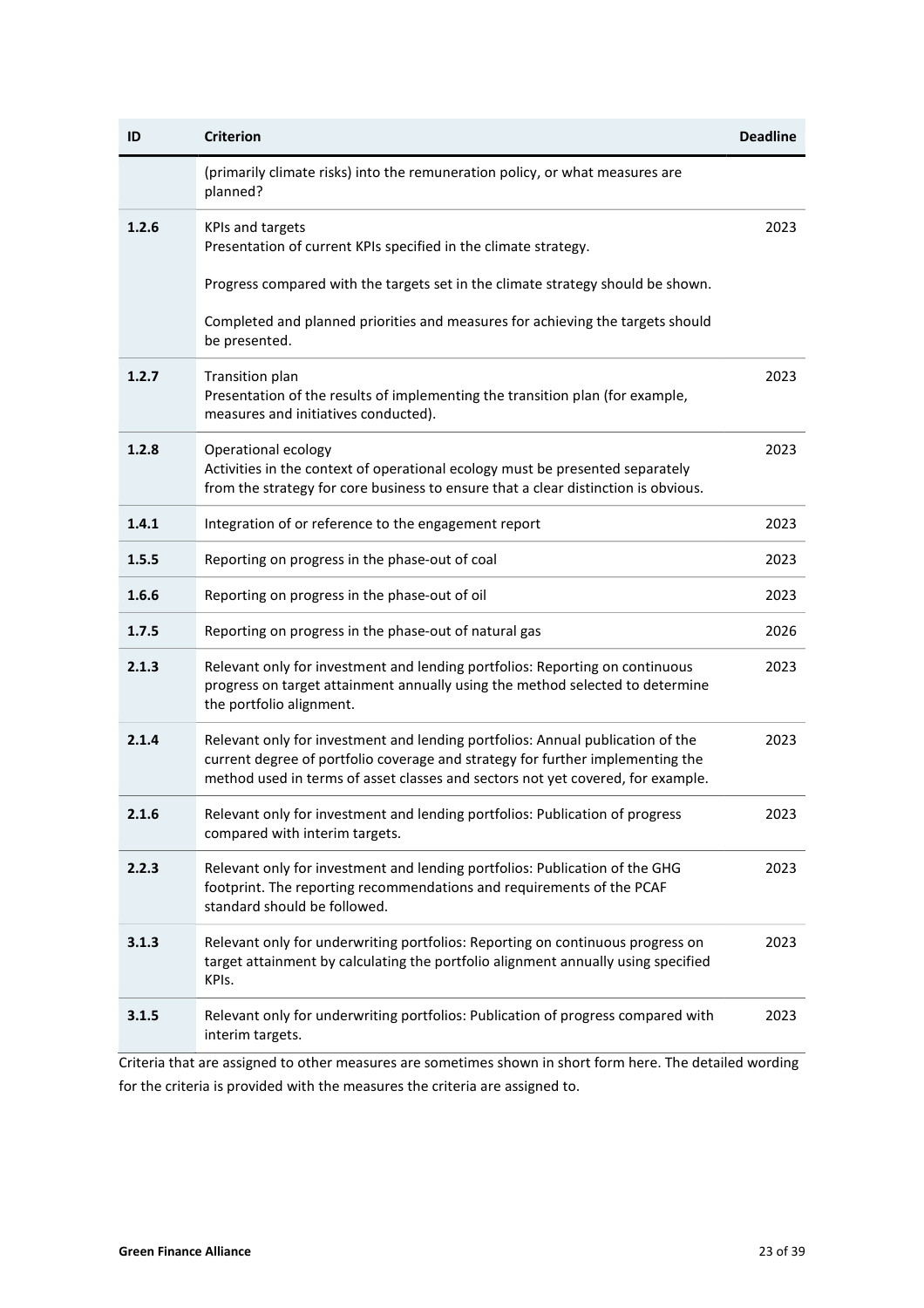# <span id="page-23-0"></span>**Measure 1.3 Engagement strategy: Implementation of a publicly available climaterelated engagement strategy**

Table 3 Overview of criteria for the climate-related engagement strategy

| ID    | <b>Criterion</b>                                                                                                                                                                                                                                                                                                                                                                                                                                                                                                                                                                                                                                                                        | <b>Deadline</b> |
|-------|-----------------------------------------------------------------------------------------------------------------------------------------------------------------------------------------------------------------------------------------------------------------------------------------------------------------------------------------------------------------------------------------------------------------------------------------------------------------------------------------------------------------------------------------------------------------------------------------------------------------------------------------------------------------------------------------|-----------------|
| 1.3.1 | Introduction of an engagement strategy whose essential components are<br>publicly accessible on the GF-Alliance member's website. The engagement<br>strategy can be integrated into the climate strategy or be published in another<br>document or as a separate document.                                                                                                                                                                                                                                                                                                                                                                                                              | 2022            |
| 1.3.2 | In accordance with the agenda of the Climate Action 100+ initiative, the climate-<br>related engagement efforts of the GF-Alliance member should be aligned with<br>the following "three asks" for the target orientation:<br>- Implementation of a strong governance framework which clearly articulates<br>the board's accountability and oversight of climate change risk.<br>- Action to reduce GHG emissions across the value chain, consistent with the<br>Paris Agreement's climate targets.<br>- Enhancement of corporate disclosure in line with the final recommendations<br>of the TCFD and sector-specific Global Investor Coalition on Climate Change<br>(GIC) guidelines. | 2022            |
|       | The engagement strategy should include the following criteria:                                                                                                                                                                                                                                                                                                                                                                                                                                                                                                                                                                                                                          |                 |
| 1.3.3 | Disclosure of the climate-related engagement approach used and engagement<br>activities, such as:<br>Use of external service providers, participation in international initiatives,<br>company meetings, statements specific to climate targets at annual general<br>meetings, voting behaviour, and direct letters to the company                                                                                                                                                                                                                                                                                                                                                      | 2022            |
| 1.3.4 | Disclosure of the approach to prioritising companies to achieve climate<br>engagement, such as:<br>- Prioritising companies with the highest GHG emissions<br>- Prioritising certain GHG-intensive sectors and regions<br>- Prioritising based on PACTA or SBTi evaluations<br>- Prioritising based on the GHG footprint results based on the PCAF standard                                                                                                                                                                                                                                                                                                                             | 2022            |
| 1.3.5 | Measurement of success:<br>What qualitative and/or quantitative metrics are used to measure the success of<br>climate engagement activities, for example:<br>- The company's governance framework, which clearly articulates the board's<br>accountability and oversight of climate change risk, has improved.<br>- The company has set climate targets compatible with the Paris Agreement and<br>decided on a clear strategy for decarbonisation.<br>- The company's climate reporting has improved.<br>- The company discloses its GHG emissions in accordance with the GHG Protocol<br>(including Scope 3, where relevant)                                                          | 2022            |
| 1.3.6 | Consequences:<br>What measures and escalation levels are used if climate engagement activities                                                                                                                                                                                                                                                                                                                                                                                                                                                                                                                                                                                          | 2022            |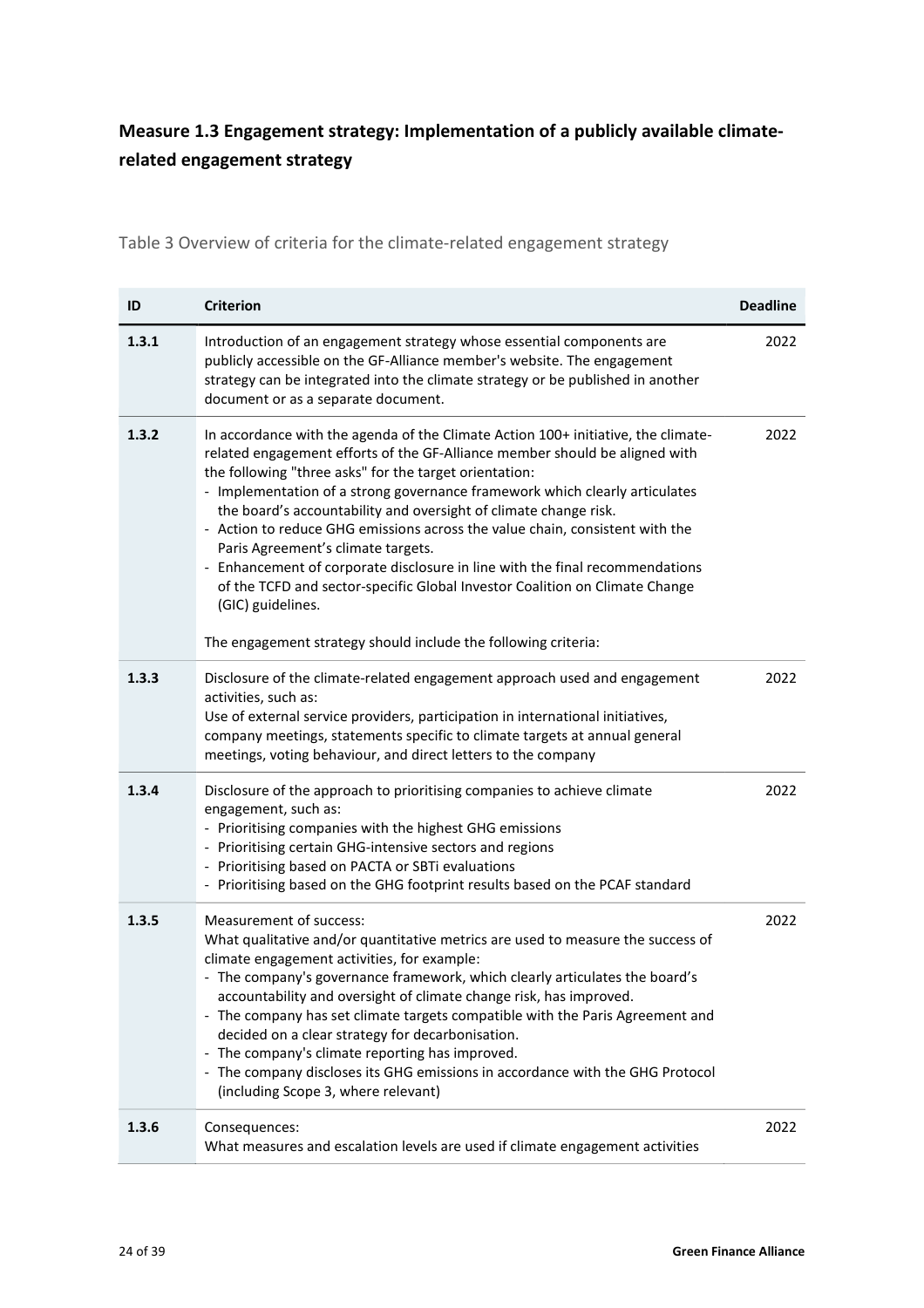| ID    | <b>Criterion</b>                                                                                                                                                                                                                                                                                                                                                                                                                                                                                                                                                                                            | Deadline |
|-------|-------------------------------------------------------------------------------------------------------------------------------------------------------------------------------------------------------------------------------------------------------------------------------------------------------------------------------------------------------------------------------------------------------------------------------------------------------------------------------------------------------------------------------------------------------------------------------------------------------------|----------|
|       | are not successful over a specific period of time (such as public letters,<br>restricting customer relationships, voting behaviour or divestment)?                                                                                                                                                                                                                                                                                                                                                                                                                                                          |          |
| 1.3.7 | Additional criterion for equity positions in investment portfolios:<br>Voting strategy:<br>- Who is responsible for voting decisions? (Portfolio managers? Is there a<br>central department?)<br>- Are proxy-voting providers used? If so, who?<br>Disclosure of general principles and criteria that are crucial for voting<br>$\overline{\phantom{a}}$<br>behaviour.<br>Disclosure of specific principles and criteria that are relevant to voting<br>$\overline{\phantom{a}}$<br>behaviour in climate issues.<br>- If external asset managers are contracted, does the voting strategy apply to<br>them? | 2022.    |

### <span id="page-24-0"></span>**Measure 1.4 Engagement report: Annual reporting on all essential climate activities**

Table 4 Overview of criteria for the engagement report

| ID    | <b>Criterion</b>                                                                                                                                                                                                                                                                                                                                                                                                            | <b>Deadline</b> |
|-------|-----------------------------------------------------------------------------------------------------------------------------------------------------------------------------------------------------------------------------------------------------------------------------------------------------------------------------------------------------------------------------------------------------------------------------|-----------------|
| 1.4.1 | Annual publication of an engagement report, which is publicly accessible on the<br>GF-Alliance member's website. The engagement report can be integrated into<br>the climate report or be published in another document or as a separate<br>document.<br>The engagement report must include the following criteria:                                                                                                         | 2023            |
| 1.4.2 | What activity priorities were set in the reporting year to pursue climate<br>engagement targets set in the engagement strategy? More information on the<br>scope of these activities (such as regional or sectoral priorities).                                                                                                                                                                                             | 2023            |
| 1.4.3 | Measurement of success:<br>To what extent are improvements relating to climate engagement targets<br>already apparent in the companies invested in? (Example: Companies are<br>beginning to disclose their GHG footprint and set targets consistent with the<br>Paris Agreement)<br>Disclosure of metrics specified in the engagement strategy.                                                                             | 2023            |
| 1.4.4 | Disclosure of climate engagement approaches used and engagement activities at<br>the aggregate level (ideally quantified) in the reporting year, such as:<br>Use of external service providers, participation in international initiatives,<br>company meetings, statements specific to climate targets at annual general<br>meetings, voting behaviour, and direct letters to companies referring to the<br>climate target | 2023            |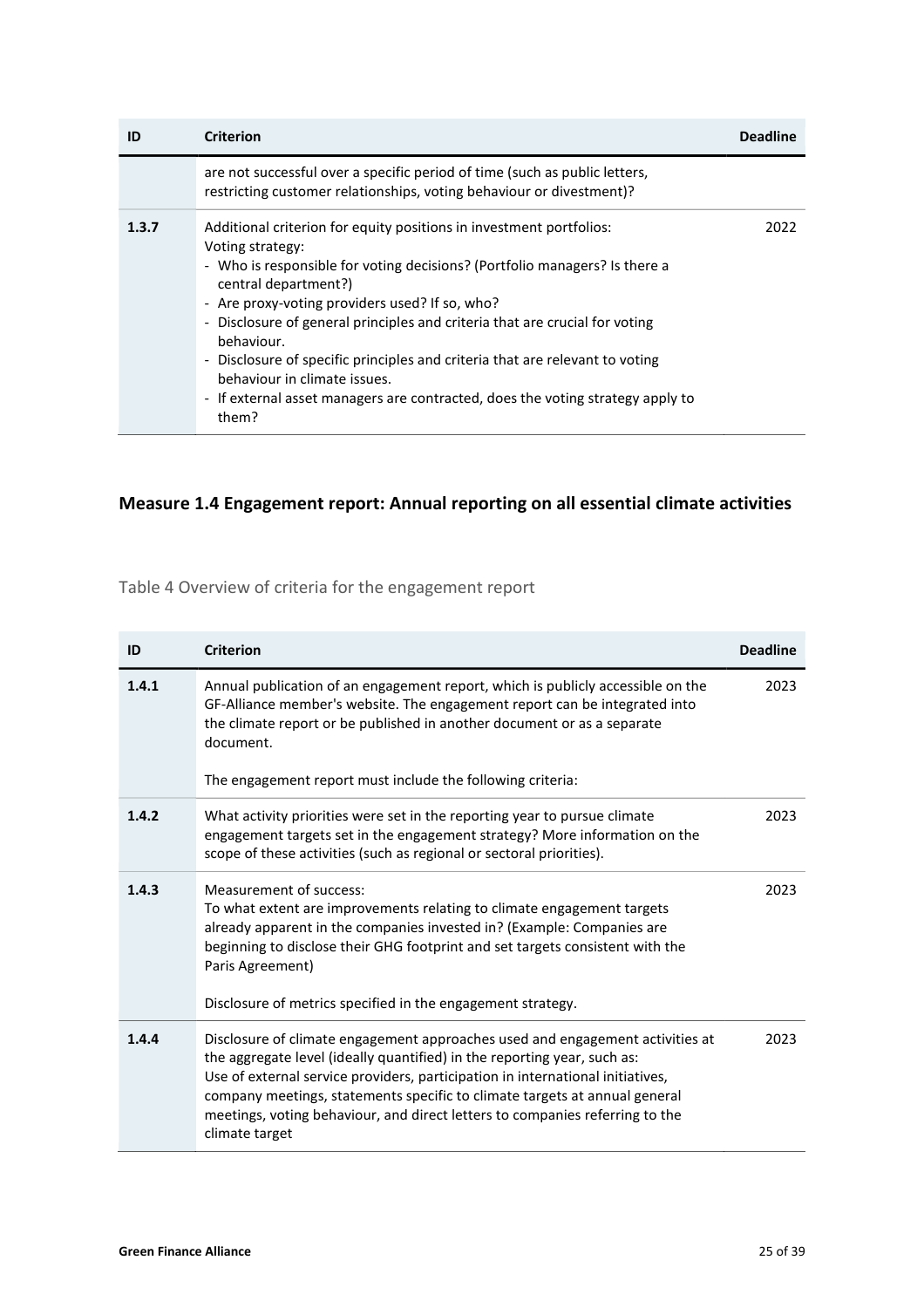| ID    | <b>Criterion</b>                                                                                                                                                                                                                                                                                                                                                                                                                         | <b>Deadline</b> |
|-------|------------------------------------------------------------------------------------------------------------------------------------------------------------------------------------------------------------------------------------------------------------------------------------------------------------------------------------------------------------------------------------------------------------------------------------------|-----------------|
| 1.4.5 | What companies did climate engagement activities focus on and what criteria<br>did you use to select them? For example:<br>- Prioritising companies with the highest GHG emissions<br>Prioritising certain GHG-intensive sectors and regions<br>$\overline{\phantom{a}}$<br>Prioritising based on PACTA or SBTi evaluations<br>$\overline{\phantom{0}}$<br>- Prioritising based on the GHG footprint results based on the PCAF standard  | 2023            |
| 1.4.6 | Consequences:<br>Were measures taken (as part of a specified escalation process, for example)<br>because climate engagement activities were not successful over a specific period<br>of time? (Companies do not need to be named. Descriptions of the measures<br>taken and reasons are sufficient.)                                                                                                                                     | 2023            |
| 1.4.7 | Best practice examples:<br>Specific companies that identified effective measures for one of the set<br>engagement targets should be described as case examples to illustrate<br>engagement activities.                                                                                                                                                                                                                                   | 2023            |
| 1.4.8 | Participation in international initiatives:<br>What international initiatives that promote climate engagement did you<br>participate in and what activities did you implement as part of the initiatives in<br>the reporting year?                                                                                                                                                                                                       | 2023            |
| 1.4.9 | Additional criterion for positions in investment portfolios:<br>Voting report:<br>- Were proxy-voting providers used? If so, who?<br>- Disclosure of specific principles and criteria that were relevant to voting<br>behaviour in climate issues.<br>If available: Information and figures on climate-related shareholder resolutions<br>$\overline{\phantom{a}}$<br>(for example: How many climate-related resolutions were voted on?) | 2023            |

### <span id="page-25-0"></span>**Measure 1.5 Phase-out of coal**

Table 5 Overview of criteria for the phase-out of coal

| ID    | <b>Criterion</b>                                                                                                                                                                                                                                                                                                                                                                                                                                                                                                                                                                                                                                 | <b>Deadline</b> |
|-------|--------------------------------------------------------------------------------------------------------------------------------------------------------------------------------------------------------------------------------------------------------------------------------------------------------------------------------------------------------------------------------------------------------------------------------------------------------------------------------------------------------------------------------------------------------------------------------------------------------------------------------------------------|-----------------|
| 1.5.1 | Members must make no new investments in or provide new funding for<br>(investment and lending portfolio) or provide insurance for (underwriting<br>portfolio) companies that generate more than 5 per cent of their turnover from<br>activities in the coal sector (exploration, processing and production, distribution<br>or conversion to electricity). Companies that do not invest in expanding their<br>coal infrastructure are excluded. If the data needed to evaluate expansion is not<br>available to the GF-Alliance member, companies must publicly commit to<br>decarbonising their core business in line with the Paris Agreement. | 2022            |
| 1.5.2 | Members must make no new earmarked investments in or provide new<br>earmarked funding for (investment and lending portfolio) or provide insurance                                                                                                                                                                                                                                                                                                                                                                                                                                                                                                | 2022            |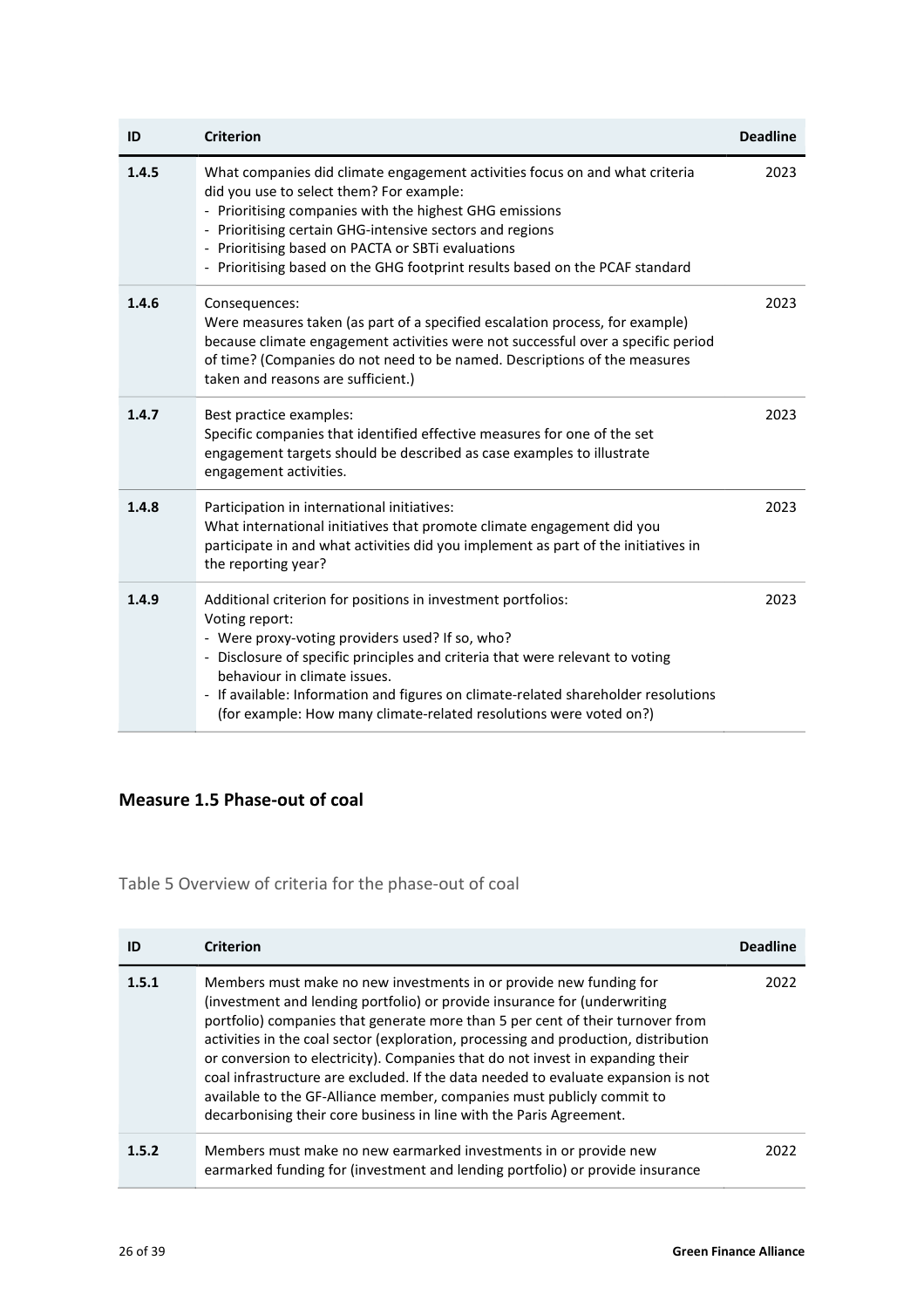| ID    | <b>Criterion</b>                                                                                                                                                                                                                                                                                                                                                                                                                                                                                                                          | <b>Deadline</b> |
|-------|-------------------------------------------------------------------------------------------------------------------------------------------------------------------------------------------------------------------------------------------------------------------------------------------------------------------------------------------------------------------------------------------------------------------------------------------------------------------------------------------------------------------------------------------|-----------------|
|       | for (underwriting portfolio) new coal projects involving activities in the coal<br>sector (exploration, processing and production, distribution or conversion to<br>electricity) that aim to expand coal infrastructure.                                                                                                                                                                                                                                                                                                                  |                 |
| 1.5.3 | Phase-out of all portfolio positions that generate more than 5 per cent of their<br>revenue from activities in the coal sector (exploration, processing and<br>production, distribution or conversion to electricity) and of all coal projects.<br>Companies that have set science-based climate targets (time horizon: 2050,<br>including five-year interim targets) and that are working to decarbonise their<br>core business in line with the Paris Agreement and projects that are in line with<br>the Paris Agreement are excluded. | 2030            |
| 1.5.4 | Introduction of a guideline for coal, which includes a phase-out strategy<br>disclosing the objective to phase out coal by 2030 (primarily in terms of existing<br>portfolio positions). The guideline must include interim targets. The guideline<br>can be integrated into the climate strategy or published in another document or<br>as a separate document on the GF-Alliance member's website.                                                                                                                                      | 2022            |
| 1.5.5 | Reporting on progress in the phase-out of coal in the annual climate report.                                                                                                                                                                                                                                                                                                                                                                                                                                                              | 2023            |

The financial company knows how funds from earmarked investments and financing or insurance are being used. Examples include bonds with known use of proceeds or project financing. The primary purpose of the investment, lending or insurance determines whether the project is an activity in the coal sector. This also applies for [Measure 1.6 Phase-out of](#page-26-0)  and [Measure 1.7 Phase-out of natural gas.](#page-27-0) The GF-Alliance criteria for phasing out fossil fuels allow members to continue to provide investment, financing and insurance for and support the efforts of companies that complete the transition away from fossil fuels in accordance with the Paris Agreement. Members must divest from companies that continue to expand investment in their fossil fuel infrastructure or do not commit to the Paris Agreement.

### <span id="page-26-1"></span><span id="page-26-0"></span>**Measure 1.6 Phase-out of oil**

| Table 6 Overview of criteria for the phase-out of oil |  |  |  |  |
|-------------------------------------------------------|--|--|--|--|
|-------------------------------------------------------|--|--|--|--|

| ID    | <b>Criterion</b>                                                                                                                                                                                                                                                                                                                                                                                               | <b>Deadline</b> |
|-------|----------------------------------------------------------------------------------------------------------------------------------------------------------------------------------------------------------------------------------------------------------------------------------------------------------------------------------------------------------------------------------------------------------------|-----------------|
| 1.6.1 | Members must make no new investments in or provide new funding for<br>(investment and lending portfolio) or provide insurance for (underwriting<br>portfolio) companies that generate more than 30 per cent of their turnover from<br>activities in the oil sector (exploration, processing and distribution). Companies<br>that do not invest in expanding their oil infrastructure are excluded. If the data | 2024            |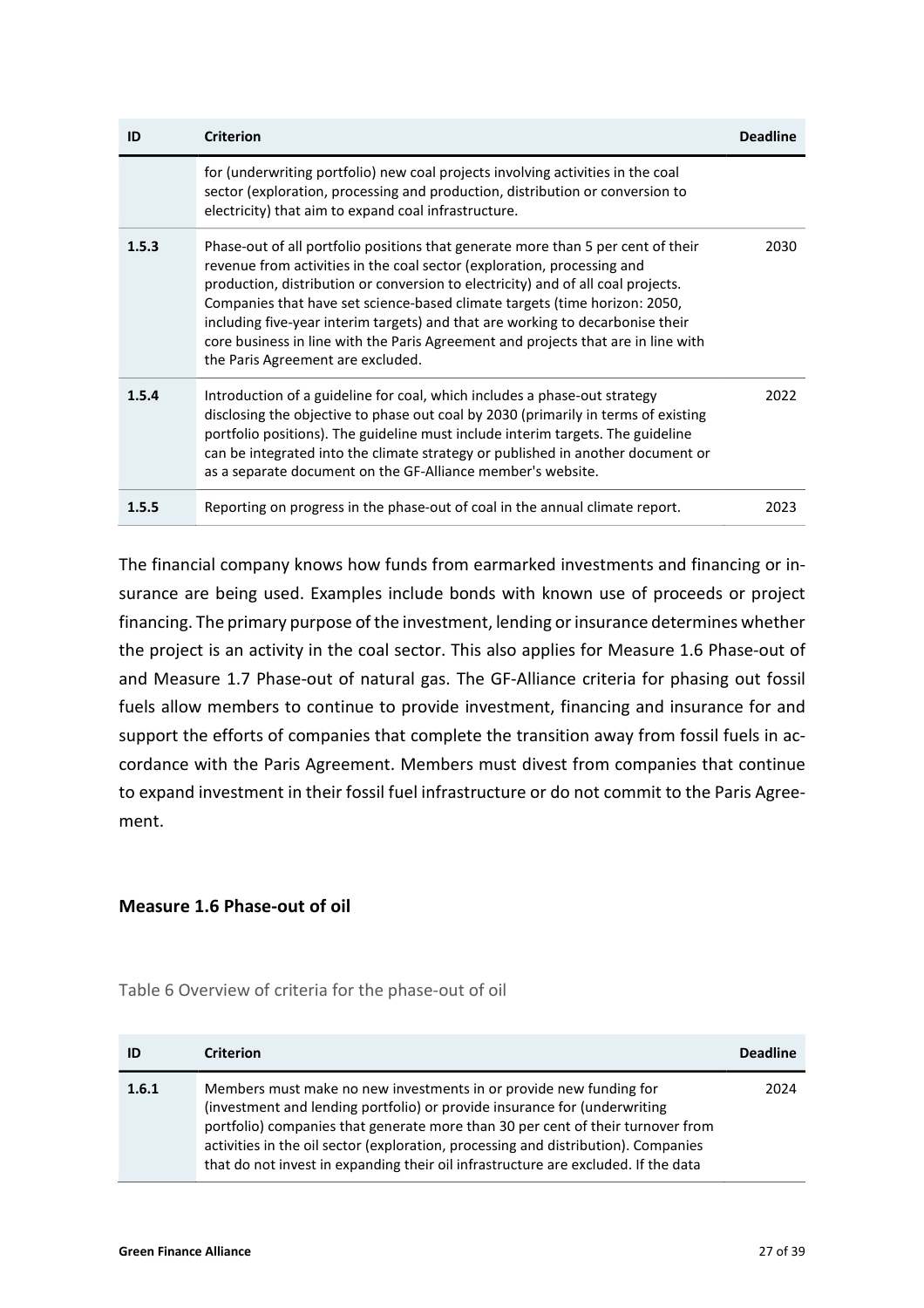| ID    | <b>Criterion</b>                                                                                                                                                                                                                                                                                                                                                                                                                                                                                                                                               | <b>Deadline</b> |
|-------|----------------------------------------------------------------------------------------------------------------------------------------------------------------------------------------------------------------------------------------------------------------------------------------------------------------------------------------------------------------------------------------------------------------------------------------------------------------------------------------------------------------------------------------------------------------|-----------------|
|       | needed to evaluate expansion is not available to the GF-Alliance member,<br>companies must publicly commit to decarbonising their core business in line<br>with the Paris Agreement.                                                                                                                                                                                                                                                                                                                                                                           |                 |
| 1.6.2 | Members must make no new earmarked investments in or provide new<br>earmarked financing for (investment and lending portfolio) or provide insurance<br>for (underwriting portfolio) new unconventional oil projects (shale oil, oil sands<br>and Arctic oil) involving activities in the oil sector (exploration, processing and<br>distribution). Business activities possibly in compliance with EU taxonomy are<br>excluded.                                                                                                                                | 2022            |
| 1.6.3 | Members must make no new earmarked investments in or provide new<br>earmarked financing for (investment and lending portfolio) or provide insurance<br>for (underwriting portfolio) new conventional oil projects involving activities in<br>the oil sector (exploration, processing and distribution) that aim to expand the<br>oil infrastructure. Business activities possibly in compliance with EU taxonomy<br>are excluded.                                                                                                                              | 2024            |
| 1.6.4 | Phase-out of all portfolio positions in companies that generate more than 5 per<br>cent of their revenue from activities in the oil sector (exploration, processing and<br>distribution) and of all oil projects. Business activities that possibly comply with<br>EU taxonomy, projects in line with the Paris Agreement, and companies that<br>have set science-based climate targets (time horizon: 2050, including five-year<br>interim targets) and that are working to decarbonise their core business in line<br>with the Paris Agreement are excluded. | 2030            |
| 1.6.5 | Introduction of a guideline for oil, which includes a phase-out strategy disclosing<br>the objective to phase out oil by 2030 (primarily in terms of the decarbonisation<br>strategy for existing portfolio positions in oil companies). The guideline must<br>include interim targets with clear specifications. The guideline can be integrated<br>into the climate strategy or published in another document or as a separate<br>document on the GF-Alliance member's website.                                                                              | 2022            |
| 1.6.6 | Reporting on progress in the phase-out of oil in the annual climate report.                                                                                                                                                                                                                                                                                                                                                                                                                                                                                    | 2023            |

### <span id="page-27-1"></span><span id="page-27-0"></span>**Measure 1.7 Phase-out of natural gas**

### Table 7 Overview of criteria for the phase-out of natural gas

| ID    | <b>Criterion</b>                                                                                                                                                                                                                                                                                                                                                                                                                                                                            | <b>Deadline</b> |
|-------|---------------------------------------------------------------------------------------------------------------------------------------------------------------------------------------------------------------------------------------------------------------------------------------------------------------------------------------------------------------------------------------------------------------------------------------------------------------------------------------------|-----------------|
| 1.7.1 | Members must make no new investments in or provide new financing for<br>(investment and lending portfolio) or provide insurance for (underwriting<br>portfolio) companies that generate more than 30 per cent of their turnover from<br>activities in the natural gas sector (exploration, processing, distribution and<br>conversion to electricity). Companies that do not invest in expanding their<br>natural gas infrastructure are excluded. If the data needed to evaluate expansion | 2025            |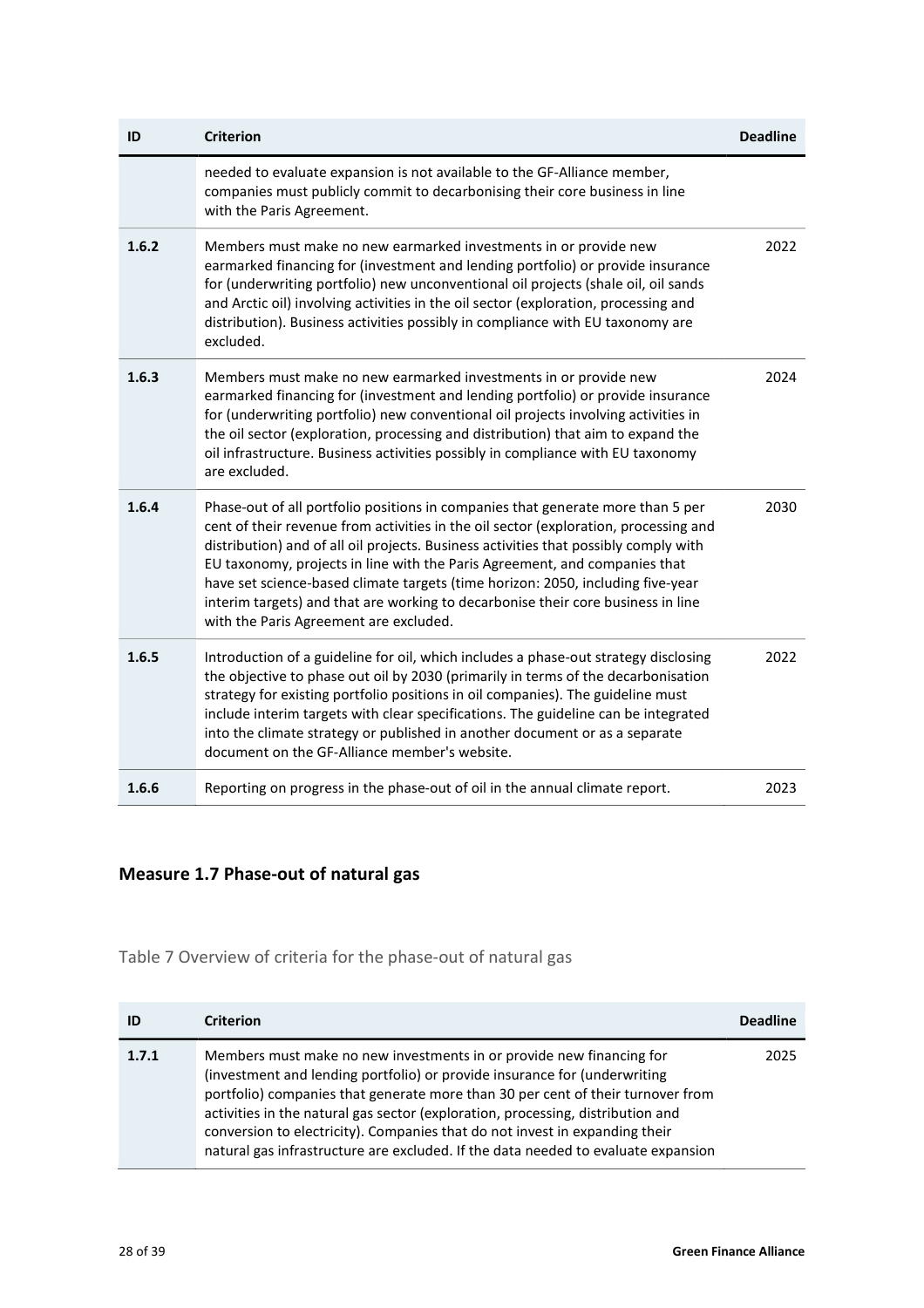| ID    | <b>Criterion</b>                                                                                                                                                                                                                                                                                                                                                                                                                                                                                                                                                                                             | <b>Deadline</b> |
|-------|--------------------------------------------------------------------------------------------------------------------------------------------------------------------------------------------------------------------------------------------------------------------------------------------------------------------------------------------------------------------------------------------------------------------------------------------------------------------------------------------------------------------------------------------------------------------------------------------------------------|-----------------|
|       | is not available to the GF-Alliance member, companies must publicly commit to<br>decarbonising their core business in line with the Paris Agreement.                                                                                                                                                                                                                                                                                                                                                                                                                                                         |                 |
| 1.7.2 | Members must make no new earmarked investments in or provide new<br>earmarked financing for (investment and lending portfolio) or provide insurance<br>for (underwriting portfolio) new natural gas projects involving activities in the<br>natural gas sector (exploration, processing, distribution and conversion to<br>electricity) that aim to expand the natural gas infrastructure. Business activities<br>possibly in compliance with EU taxonomy are excluded.                                                                                                                                      | 2025            |
| 1.7.3 | Phase-out of all portfolio positions in companies that generate more than 5 per<br>cent of their revenue from activities in the natural gas sector (exploration,<br>processing, distribution and conversion to electricity) and of all natural gas<br>projects. Business activities that possibly comply with EU taxonomy, projects in<br>line with the Paris Agreement, and companies that have set science-based<br>climate targets (time horizon: 2050, including five-year interim targets) and that<br>are working to decarbonise their core business in line with the Paris Agreement<br>are excluded. | 2035            |
| 1.7.4 | Introduction of a guideline for natural gas, which includes a phase-out strategy<br>disclosing the objective to phase out natural gas by 2035 (primarily in terms of<br>the decarbonisation strategy for existing portfolio positions in natural gas<br>companies). The guideline must include interim targets with clear specifications.<br>The guideline can be integrated into the climate strategy or published in another<br>document or as a separate document on the GF-Alliance member's website.                                                                                                    | 2024            |
| 1.7.5 | Reporting on progress in the phase-out of natural gas in the annual climate<br>report.                                                                                                                                                                                                                                                                                                                                                                                                                                                                                                                       | 2026            |

### <span id="page-28-0"></span>**Action area-specific measures**

**Measure 2.1 The analysable investment and lending portfolio achieves to continuously reduce GHG emissions to reach the 1.5 °C target alignment**

GF-Alliance members can choose between two approved methods: PACTA and SBTi. However, preferably, only one method should be used to analyse the portfolio's orientation to enable a consistent presentation.

If a GF-Alliance member wants to change methods, this is possible, and the member should communicate this in the climate strategy and/or climate report.

Both methods are among the world's leading approaches to evaluating the GHG alignment of financial portfolios and were developed in recent years. The areas where they can be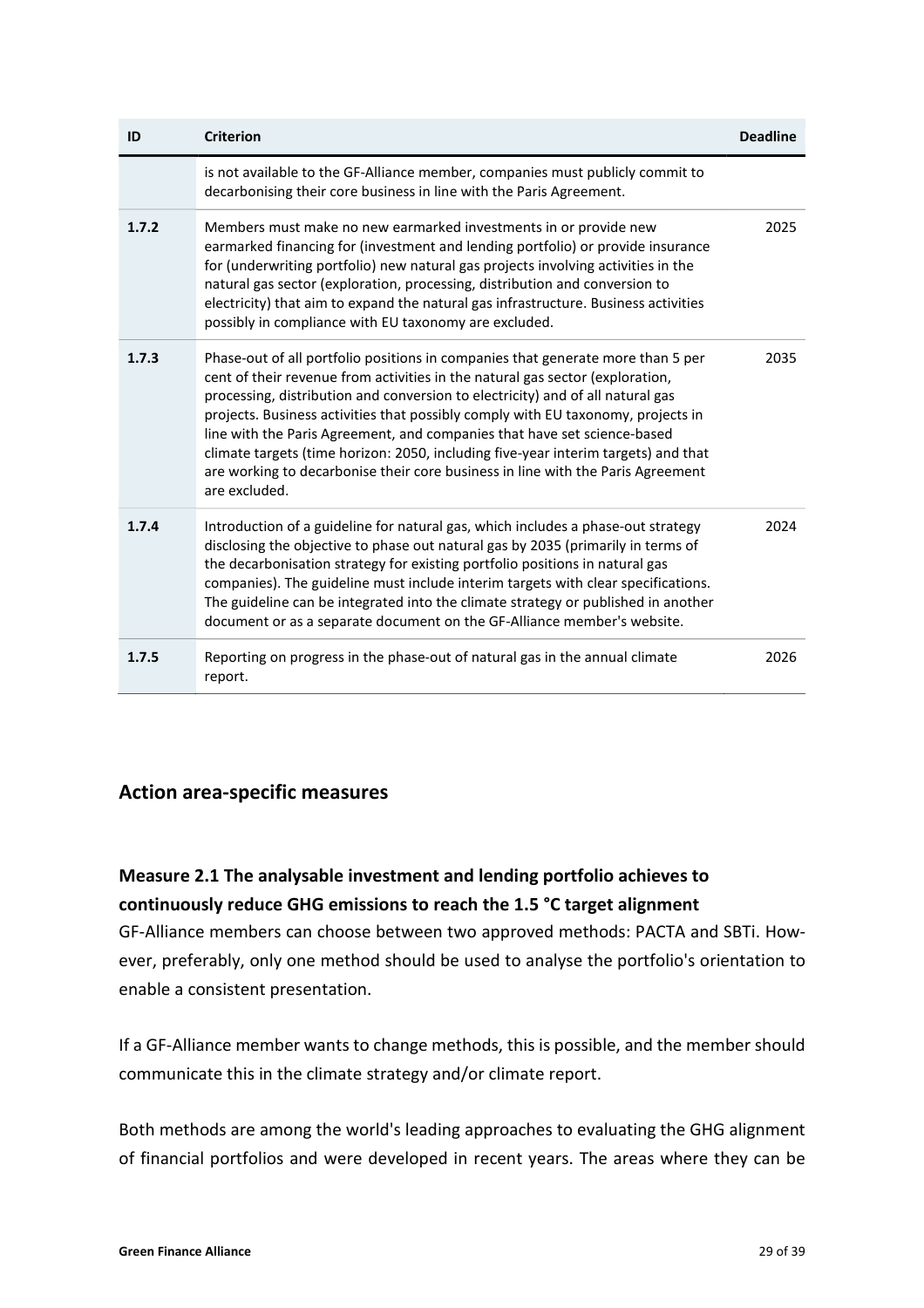used are continuously being expanded. GF-Alliance members should therefore note the following:

### **Portfolio coverage**

As mentioned in the introduction to Section [2.1.2,](#page-16-0) the methods do not cover all portfolio activities (such as asset classes and sectors). The criterion therefore refers to portfolio alignment only in terms of analysable portfolio activities, and therefore only those that the chosen method covers. Note, however, that the methods used are constantly evolving and the portfolio coverage and analysable portfolio can continue to be expanded. These additions will be communicated by the GF-Alliance to its members and will generally need to be included by members in the measures and criteria for the following reporting year.

### **Climate scenarios**

Both methods make it possible to use different climate scenarios. If the selected method hasn't yet integrated climate scenarios for the 1.5 °C target, the scenario that comes closest to the 1.5 °C scenario should be used. Once a 1.5 °C scenario is available for the selected method, this will be communicated by the GF-Alliance to its members and the scenario will generally need to be included by members in the measures and criteria for the following reporting year.

In addition to the long-term target for aligning the portfolio by 2040, GF-Alliance members should also set interim targets for 2025, 2030 and 2035 to outline the pathway for short and medium-term targets.

**ID Criterion Deadline 2.1.1** The analysable investment and lending portfolio must be aligned with the 1.5 °C target. Target attainment is measured using a method for determining the portfolio alignment, which is determined by the GF-Alliance (currently PACTA or SBTi). For consistency, only one method should be preferably used for the portfolio. 2040 **2.1.2** The climate strategy (1.1) should disclose the method used and include more details and an outlook for implementing the method. 2022

<span id="page-29-0"></span>Table 8 Overview of criteria for Measure 2.1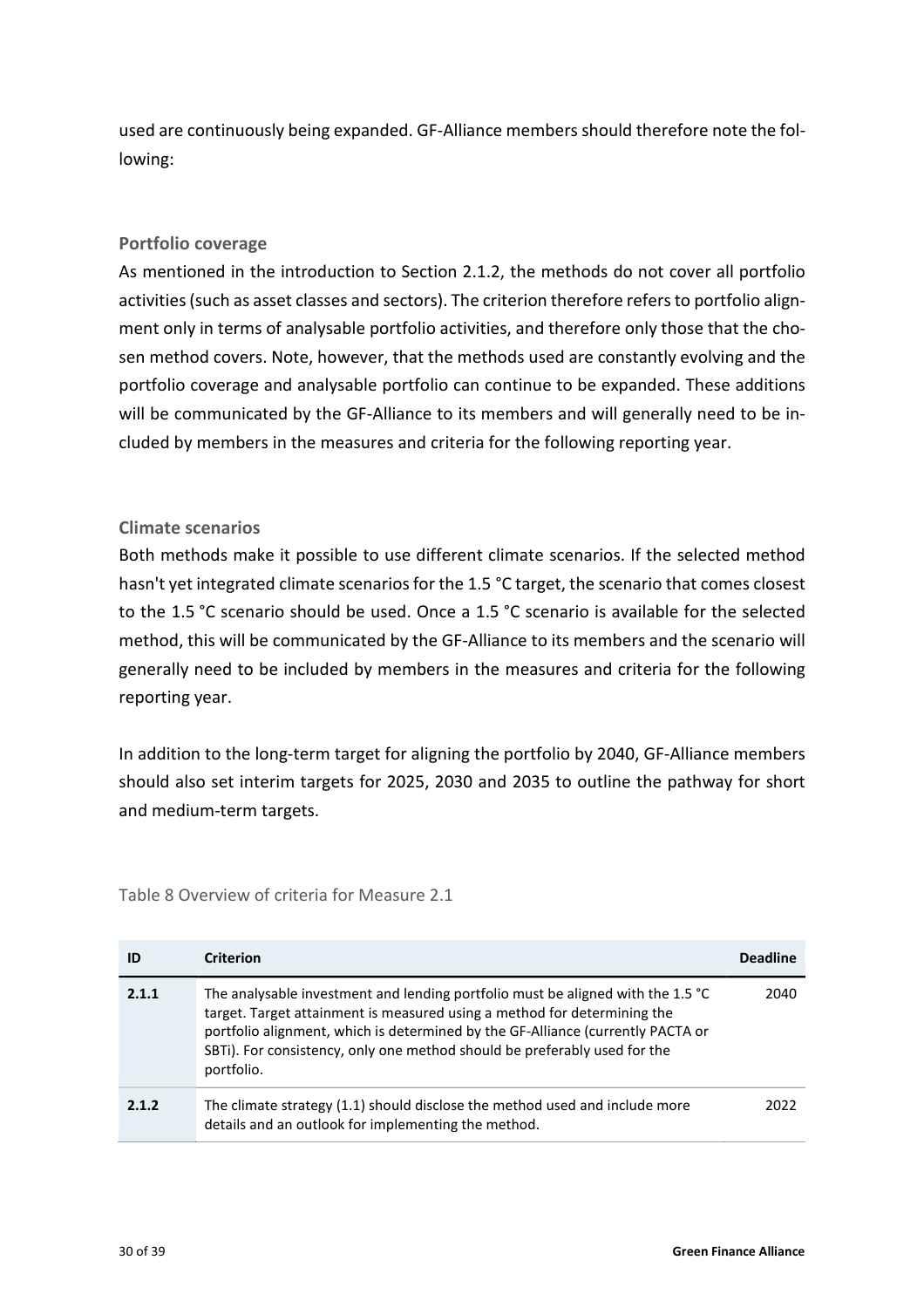| ID    | <b>Criterion</b>                                                                                                                                                                                                                                                                                                                                                                                                                                                                                                                             | <b>Deadline</b> |
|-------|----------------------------------------------------------------------------------------------------------------------------------------------------------------------------------------------------------------------------------------------------------------------------------------------------------------------------------------------------------------------------------------------------------------------------------------------------------------------------------------------------------------------------------------------|-----------------|
| 2.1.3 | Continuous progress on target attainment will be reviewed annually using the<br>method selected and will be published in the annual climate report (1.2). The<br>climate report for the 2022 financial year, which will be published in 2023, will<br>be the first climate report to include this information.                                                                                                                                                                                                                               | 2023            |
| 2.1.4 | Annual publication of the current degree of portfolio coverage and strategy for<br>further implementing the method used in terms of asset classes and sectors not<br>yet covered, for example. This information should be published in the annual<br>climate report (1.2).                                                                                                                                                                                                                                                                   | 2023            |
| 2.1.5 | In addition to the long-term target dimension, five-year interim targets for<br>portfolio coverage should also be set (2025, 2030 and 2035) and published in the<br>climate strategy (1.1) as part of the presentation of KPIs and targets. Interim<br>targets can be both qualitative and quantitative and can refer to individual areas<br>of business or sectors. However, the interim targets should make a relevant<br>contribution to continuous improvement of the portfolio alignment with the aim<br>of reaching the 1.5 °C target. | 2022            |
| 2.1.6 | Progress made toward reaching interim targets should be calculated once a year<br>and published in the climate report (1.2).                                                                                                                                                                                                                                                                                                                                                                                                                 | 2023            |

## **Measure 2.2 Annual calculation and disclosure of the GHG footprint of the analysable investment and lending portfolio**

The Partnership for Carbon Accounting Financials (PCAF) developed a standard<sup>[6](#page-30-0)</sup> that meets the requirements of the GHG Protocol Corporate Value Chain (Scope 3) Accounting and Reporting Standard in order to create a transparent harmonised methodology for measuring and publishing GHG emissions financed by investments and credit.<sup>[7](#page-30-1)</sup>

The Global GHG Accounting and Reporting Standard for the Financial Industry currently covers six asset classes. For this reason, only the portion of the portfolio that can be analysed using this standard is relevant for determining and disclosing the GHG footprint. Note, however, that the standard's coverage is being expanded. The portfolio coverage and analysable portfolio can continue to be expanded. These additions will be communicated by the GF-Alliance to its members and will generally need to be included by members in the measures and criteria for the following reporting year.

<span id="page-30-3"></span><span id="page-30-2"></span> $\overline{a}$ 

<span id="page-30-0"></span>[<sup>6</sup>](#page-30-2) PCAF. *The Global GHG Accounting & Reporting Standard for the Financial Industry*. November 2020, [carbonaccountingfinancials.com/standard#the-global-ghg-accounting-and-reporting-standard-for-the](https://carbonaccountingfinancials.com/standard#the-global-ghg-accounting-and-reporting-standard-for-the-financial-industry)[financial-industry](https://carbonaccountingfinancials.com/standard#the-global-ghg-accounting-and-reporting-standard-for-the-financial-industry)

<span id="page-30-1"></span><sup>&</sup>lt;sup>[7](#page-30-3)</sup> GHG Protocol. August 2021, [ghgprotocol.org/global-ghg-accounting-and-reporting-standard-financial](https://ghgprotocol.org/global-ghg-accounting-and-reporting-standard-financial-industry)[industry](https://ghgprotocol.org/global-ghg-accounting-and-reporting-standard-financial-industry)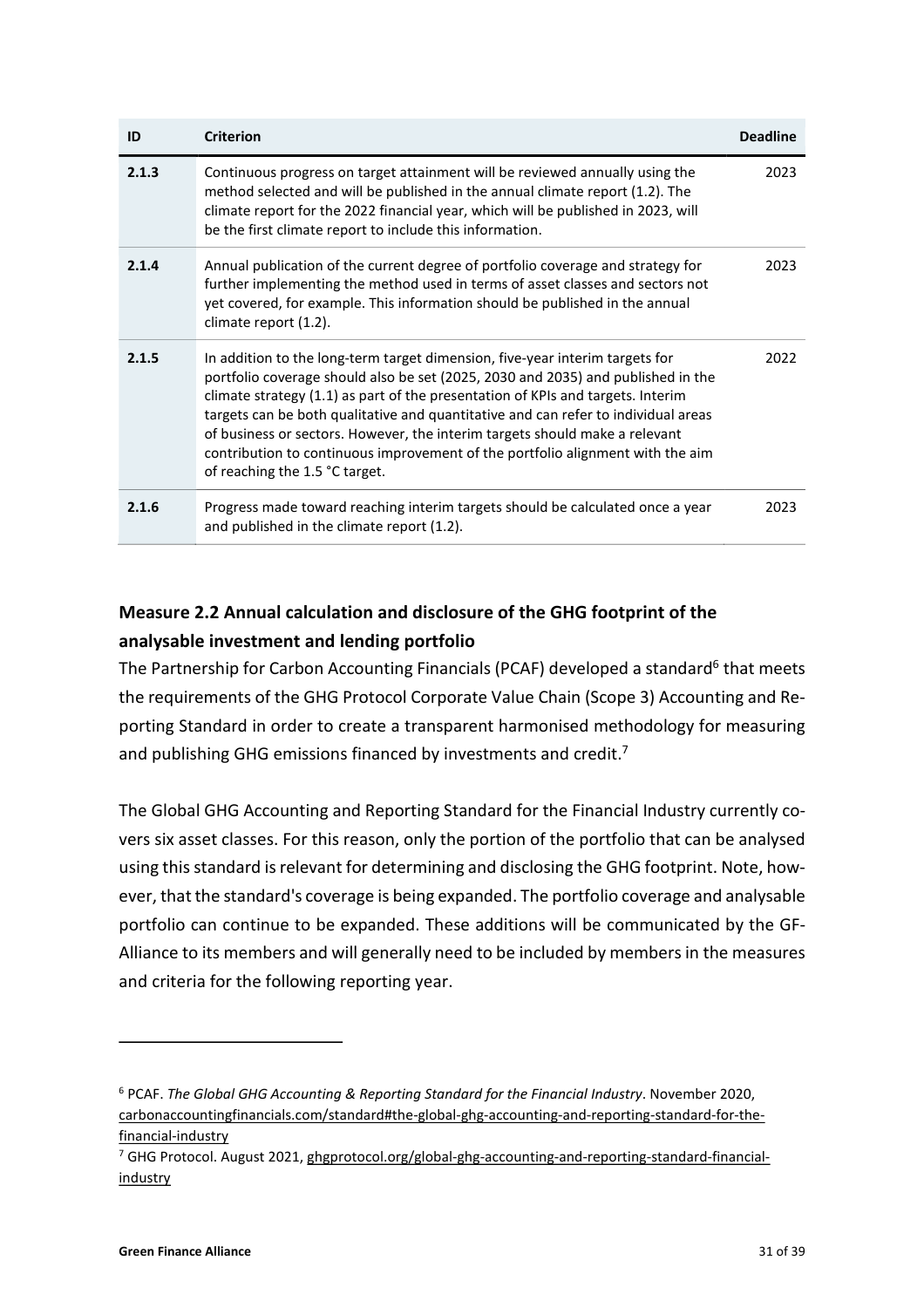<span id="page-31-0"></span>Table 9 Overview of criteria for Measure 2.2

| ID    | <b>Criterion</b>                                                                                                                                                                                                                                                                                                                                                                                                                                                                                                                                                 | <b>Deadline</b> |
|-------|------------------------------------------------------------------------------------------------------------------------------------------------------------------------------------------------------------------------------------------------------------------------------------------------------------------------------------------------------------------------------------------------------------------------------------------------------------------------------------------------------------------------------------------------------------------|-----------------|
| 2.2.1 | The GHG footprint of the analysable investment and lending portfolio should be<br>determined annually using the method givenby the GF-Alliance. At this time, the<br>Global GHG Accounting and Reporting Standard for the Financial Industry<br>developed by the Partnership for Carbon Accounting Financials (PCAF) is the only<br>method accepted.                                                                                                                                                                                                             | 2023            |
| 2.2.2 | If the GHG footprint is not calculated and published for all analysable<br>components of the portfolio, this must be disclosed and justified in climate<br>reporting.<br>The PCAF standard allows the following reasons:<br>- The portfolio position is not significant in terms of the total anticipated GHG<br>emissions financed by the GF-Alliance member.<br>- The GF-Alliance member does not have access to the data it needs. The<br>member should disclose a schedule indicating when the position is expected to<br>be included ("comply or explain"). | 2023            |
| 2.2.3 | This GHG footprint must be published in the annual climate report (1.2). The<br>reporting recommendations and requirements of the PCAF Global GHG<br>Accounting and Reporting Standard for the Financial Industry should be<br>followed.                                                                                                                                                                                                                                                                                                                         | 2023            |

# **Measure 3.1 The underwriting portfolio achieves to continuously reduce GHG emissions to reach the 1.5 °C target alignment**

In contrast with the investment and lending portfolio, there are not yet any internationally recognised scientific approaches to evaluating compatibility with the Paris climate targets in underwriting. Despite this, the GF-Alliance has adopted preliminary target specifications in order to account for underwriting's significance as a core business in the insurance industry.

Once appropriate standards and methods are developed for underwriting, they will be used by the GF-Alliance. They will be communicated to members in a timely manner and will be given an appropriate deadline.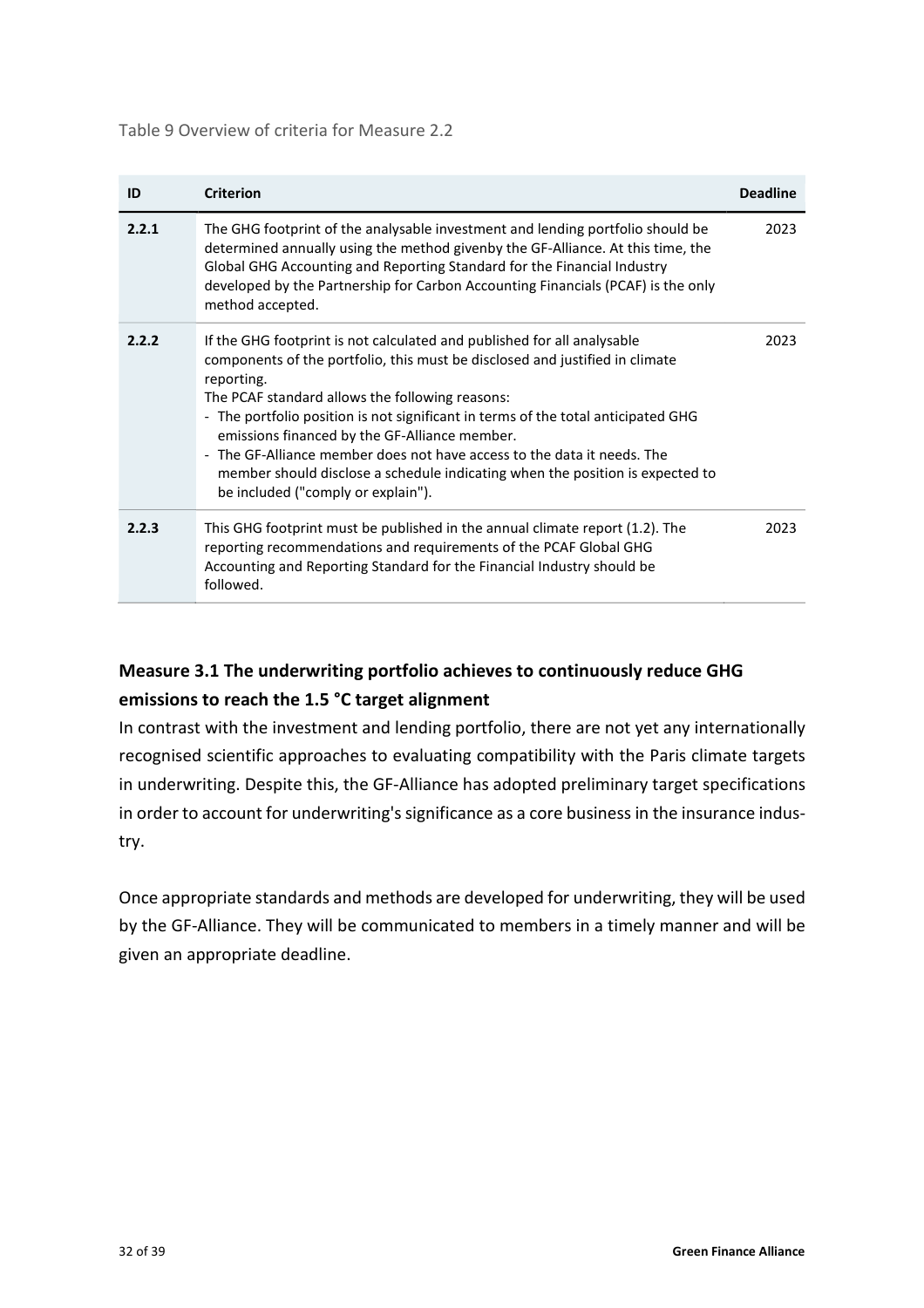<span id="page-32-2"></span>Table 10 Overview of criteria for Measure 3.1

<span id="page-32-1"></span>

| ID    | <b>Criterion</b>                                                                                                                                                                                                                                                                                                                                                                                                                                                                                                                                                                                                                                              | <b>Deadline</b> |
|-------|---------------------------------------------------------------------------------------------------------------------------------------------------------------------------------------------------------------------------------------------------------------------------------------------------------------------------------------------------------------------------------------------------------------------------------------------------------------------------------------------------------------------------------------------------------------------------------------------------------------------------------------------------------------|-----------------|
| 3.1.1 | All insured companies subject to reporting in accordance with NFRD <sup>8</sup> have<br>climate targets for their core business that are compatible with the 1.5 °C target.                                                                                                                                                                                                                                                                                                                                                                                                                                                                                   | 2040            |
| 3.1.2 | The climate strategy (1.1) discloses measures (ideally divided into short, medium<br>and long-term) that are planned to align the underwriting portfolio with the<br>1.5 °C target.                                                                                                                                                                                                                                                                                                                                                                                                                                                                           | 2022            |
| 3.1.3 | Continuous progress on target attainment will be reviewed annually by<br>calculating the underwriting portfolio alignment and published in the annual<br>climate report (1.2).<br>The alignment will be determined using the following KPIs:<br>- Ratio of the number of insured companies subject to NFRD reporting with a<br>1.5 °C target for their core business to the total number of insured companies<br>subject to NFRD reporting<br>- Ratio of the annual gross premiums of insured companies subject to NFRD<br>reporting with a 1.5 °C target for their core business to the gross premiums of<br>all insured companies subject to NFRD reporting | 2023            |
| 3.1.4 | In addition to the long-term target dimension, five-year interim targets for<br>portfolio coverage should also be set (2025, 2030 and 2035) and published in the<br>climate strategy (1.1) as part of the presentation of KPIs and targets. Interim<br>targets can be both qualitative and quantitative and can refer to individual areas<br>of business or sectors. However, the interim targets should make a relevant<br>contribution to continuous improvement of the portfolio alignment with the aim<br>of reaching the 1.5 °C target.                                                                                                                  | 2022            |
| 3.1.5 | Progress made toward reaching interim targets should be calculated once a year<br>and published in the climate report (1.2).                                                                                                                                                                                                                                                                                                                                                                                                                                                                                                                                  | 2023            |

## **Measure 3.2 [Annual calculation and disclosure of the GHG footprint of the analysable underwriting portfolio]**

Appropriate criteria are not yet developed.

### **Measure 4.1 [Target specifications based on EU regulations]**

Appropriate criteria are not yet developed.

 $\overline{a}$ 

<span id="page-32-0"></span><sup>&</sup>lt;sup>[8](#page-32-1)</sup> The CSRD will be revising NFRD reporting obligations in the future.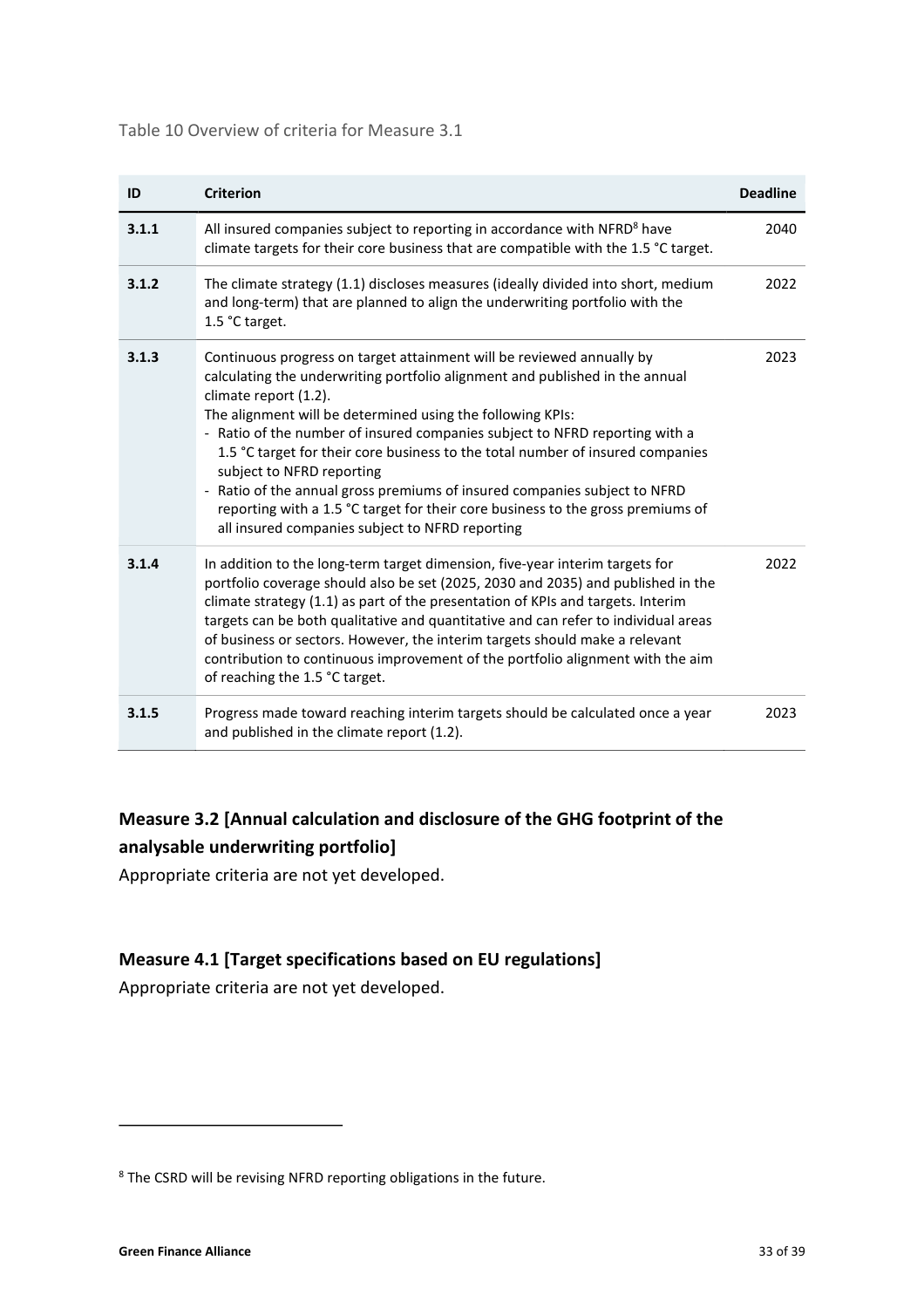# <span id="page-33-0"></span>**Operational ecology**

### <span id="page-33-6"></span><span id="page-33-1"></span>**Measures 5.1 Operational ecology**

Table 11 Overview of criteria on the integration of climate aspects into operational areas and processes

| ID    | <b>Criterion</b>                                                                                                                         | <b>Deadline</b> |
|-------|------------------------------------------------------------------------------------------------------------------------------------------|-----------------|
| 5.1.1 | Introduction of a travel policy to account for climate aspects in business travel<br>(avoiding, reducing and compensating for emissions) | 2022            |
| 5.1.2 | Procurement guideline: Criteria for the climate-friendly procurement of products<br>and services                                         | 2023            |
| 5.1.3 | Purchasing of UZ 46 <sup>9</sup> -certified green electricity for locations in Austria                                                   | 2024            |
| 5.1.4 | EMAS certification for an implemented operational environmental management<br>system for locations in Austria                            | 2025            |

## <span id="page-33-5"></span><span id="page-33-2"></span>**Additional measures**

### <span id="page-33-3"></span>**Measure 6.1 Phase-out of nuclear power**

 $\overline{a}$ 

Although the criteria to phase-out nuclear power do not directly contribute to the climate target dimensions of the GF-Alliance, including them should prevent the phase-out of fossil fuels from resulting in an expansion of nuclear power.

<span id="page-33-7"></span>Table 12 Overview of criteria for the phase-out of nuclear power

| ID    | <b>Criterion</b>                                                                                                                                                                                                                         | <b>Deadline</b> |
|-------|------------------------------------------------------------------------------------------------------------------------------------------------------------------------------------------------------------------------------------------|-----------------|
| 6.1.1 | Members must make no new earmarked investments in or provide new<br>earmarked funding for (investment and lending portfolio) or provide insurance<br>for (underwriting portfolio) new projects involving activities in the energy sector | 2024            |

<span id="page-33-4"></span>[<sup>9</sup>](#page-33-5) BMK. *Austrian Ecolabel*. April 2021[, umweltzeichen.at/de/produkte/gr%C3%BCne-energie#guideline=UZ46](https://www.umweltzeichen.at/de/produkte/gr%C3%BCne-energie#guideline=UZ46)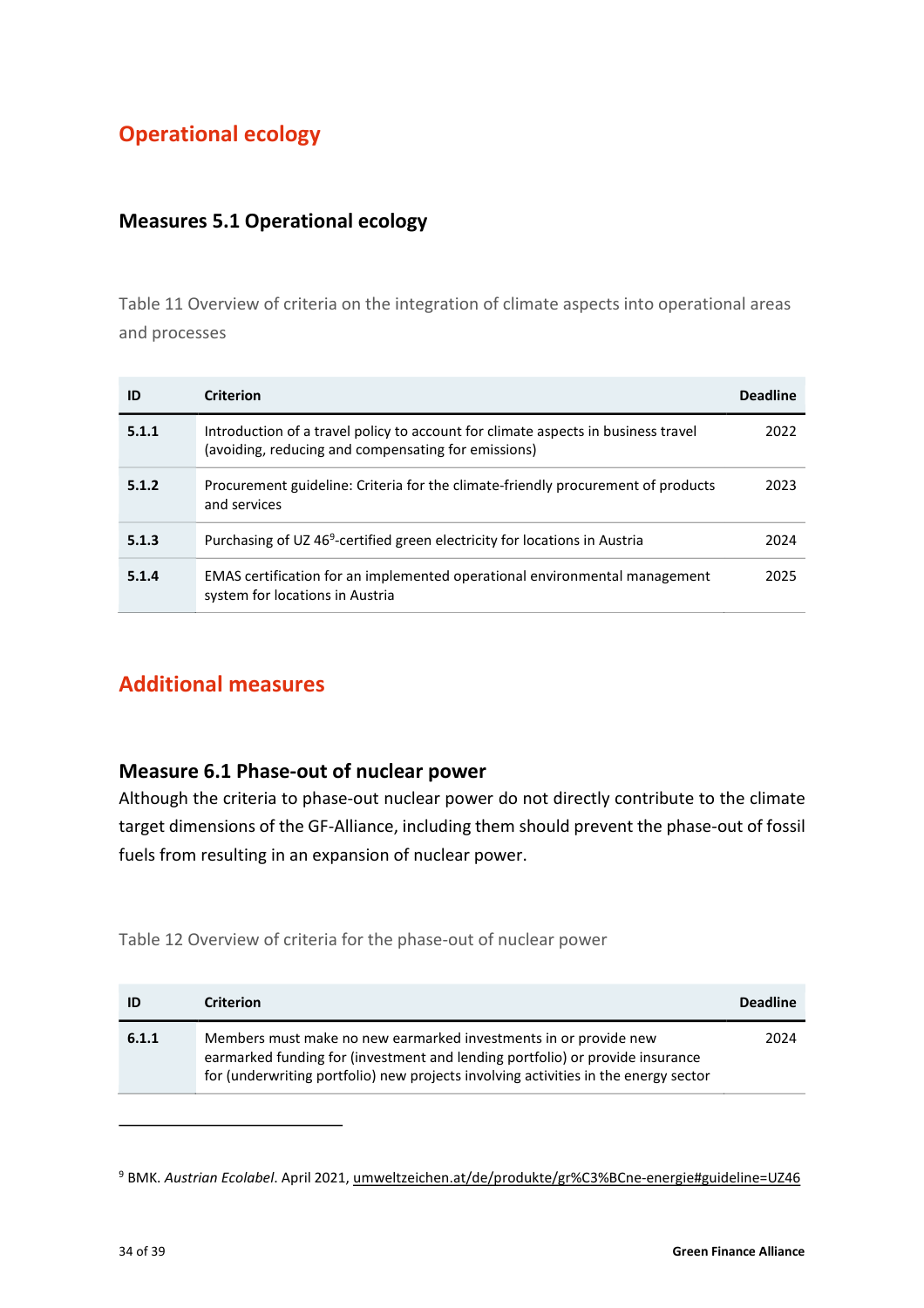|       | (electricity, heat and process energy) that use nuclear fission that aim to expand<br>nuclear power infrastructure. These activities include:<br>- Producing energy using nuclear fission and supplying this energy to grids<br>(power and heat) or direct use for process energy (desalination of sea water,<br>hydrogen production or direct supply)<br>- Producing and trading uranium (for the purposes of producing energy from<br>nuclear fission), plutonium, thorium and mixed oxides containing plutonium<br>and uranium.<br>- Manufacturing core components for power plants on the principle of nuclear<br>fission.<br>- Trading in core components for power plants on the principle of nuclear<br>fission.<br>- Rendering services directly related to energy production from nuclear fission.<br>These exclusion criteria do not apply to investments and financing that aims to<br>decommission nuclear facilities that have been taken out of service (nuclear<br>power plants, enrichment plants, plants that produce nuclear fuel, reprocessing<br>plants, research reactors, intermediate repositories for spent fuel elements or<br>intermediate repositories for radioactive waste that are connected to the<br>nuclear plants listed and are located on the same site as these plants) or<br>investments in the safety and maintenance of existing plants and investments in<br>and financing of permanent repositories (permanent disposal of conditioned<br>radioactive waste with no intention of retrieving it). Activities possibly in<br>compliance with EU taxonomy are excluded. |      |
|-------|----------------------------------------------------------------------------------------------------------------------------------------------------------------------------------------------------------------------------------------------------------------------------------------------------------------------------------------------------------------------------------------------------------------------------------------------------------------------------------------------------------------------------------------------------------------------------------------------------------------------------------------------------------------------------------------------------------------------------------------------------------------------------------------------------------------------------------------------------------------------------------------------------------------------------------------------------------------------------------------------------------------------------------------------------------------------------------------------------------------------------------------------------------------------------------------------------------------------------------------------------------------------------------------------------------------------------------------------------------------------------------------------------------------------------------------------------------------------------------------------------------------------------------------------------------------------------------------------------------------|------|
| 6.1.2 | Phase-out of all portfolio positions in companies that generate more than 5 per<br>cent of their turnover with activities listed in 6.1.1 and from all projects whose<br>purpose is to produce energy from nuclear fission. Business activities that<br>possibly comply with EU taxonomy, projects in line with the Paris Agreement,<br>and companies that have set science-based climate targets (time horizon: 2050,<br>including five-year interim targets) and that are working to decarbonise their<br>core business in line with the Paris Agreement are excluded.                                                                                                                                                                                                                                                                                                                                                                                                                                                                                                                                                                                                                                                                                                                                                                                                                                                                                                                                                                                                                                       | 2035 |
| 6.1.3 | Introduction of a guideline for energy production (electricity, heat and process<br>energy) from nuclear fission, which includes a phase-out strategy as described in<br>6.1.2 disclosing the objective to phase out nuclear power by 2035 (including in<br>terms of the phase-out strategy for existing portfolio positions in companies that<br>operate in the areas described in 6.1.1). The guideline must include interim<br>targets with clear specifications.                                                                                                                                                                                                                                                                                                                                                                                                                                                                                                                                                                                                                                                                                                                                                                                                                                                                                                                                                                                                                                                                                                                                           | 2022 |

# <span id="page-34-1"></span><span id="page-34-0"></span>**Measure 6.2 Compliance with standards on minimum social safeguards**

Table 13 Overview of criteria on the compliance with standards on minimum social safeguards

| ID    | <b>Criterion</b>                                                                                                                                                                                                                      | <b>Deadline</b> |
|-------|---------------------------------------------------------------------------------------------------------------------------------------------------------------------------------------------------------------------------------------|-----------------|
| 6.2.1 | Introduction of a guideline relating to the compliance with standards on<br>minimum social safeguards and establishment of the processes and measures<br>needed to do so. The guideline can be published as a separate document or as | 2022            |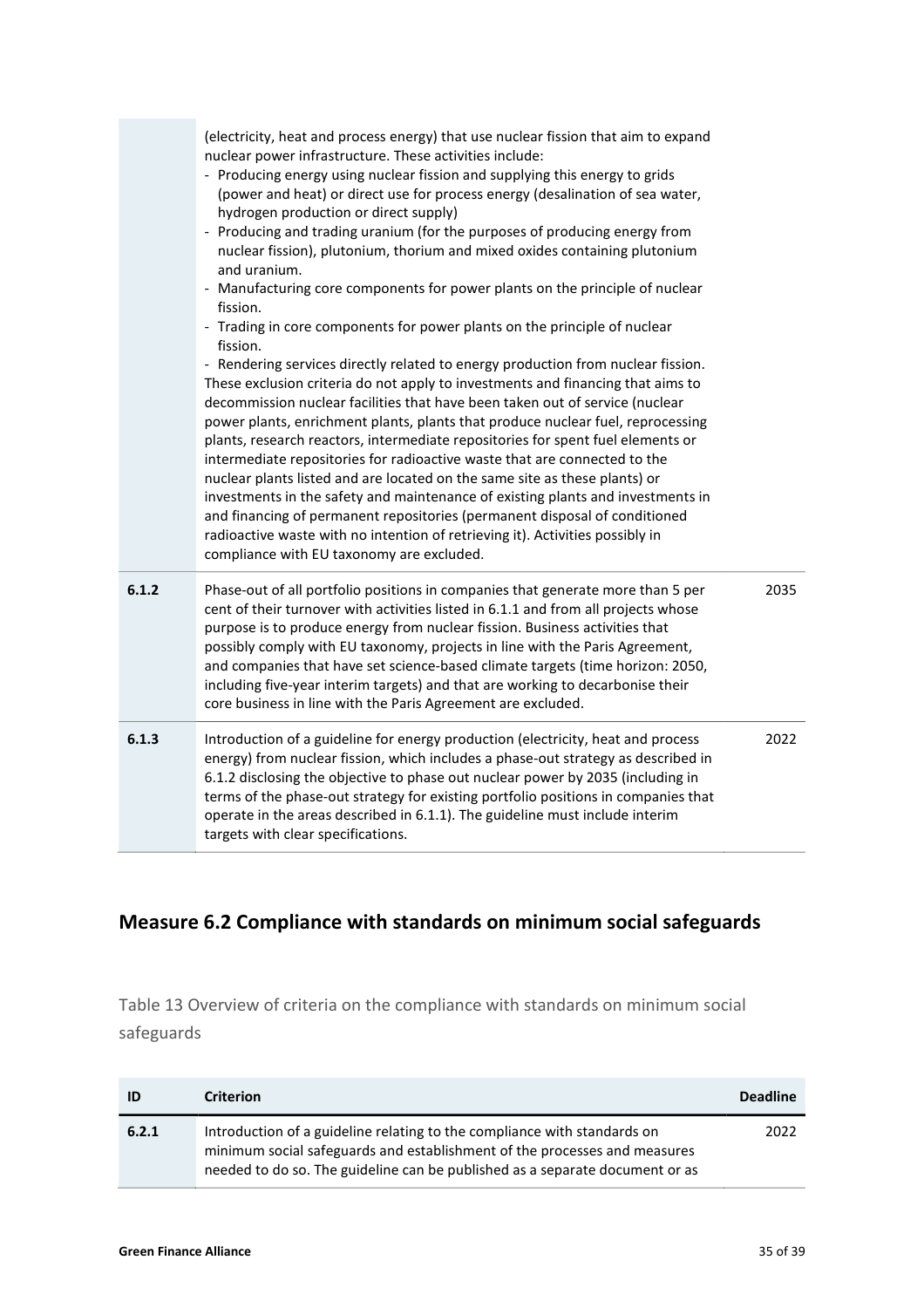| ID | <b>Criterion</b>                                                                         | <b>Deadline</b> |
|----|------------------------------------------------------------------------------------------|-----------------|
|    | part of another document and should be published on the GF-Alliance member's<br>website. |                 |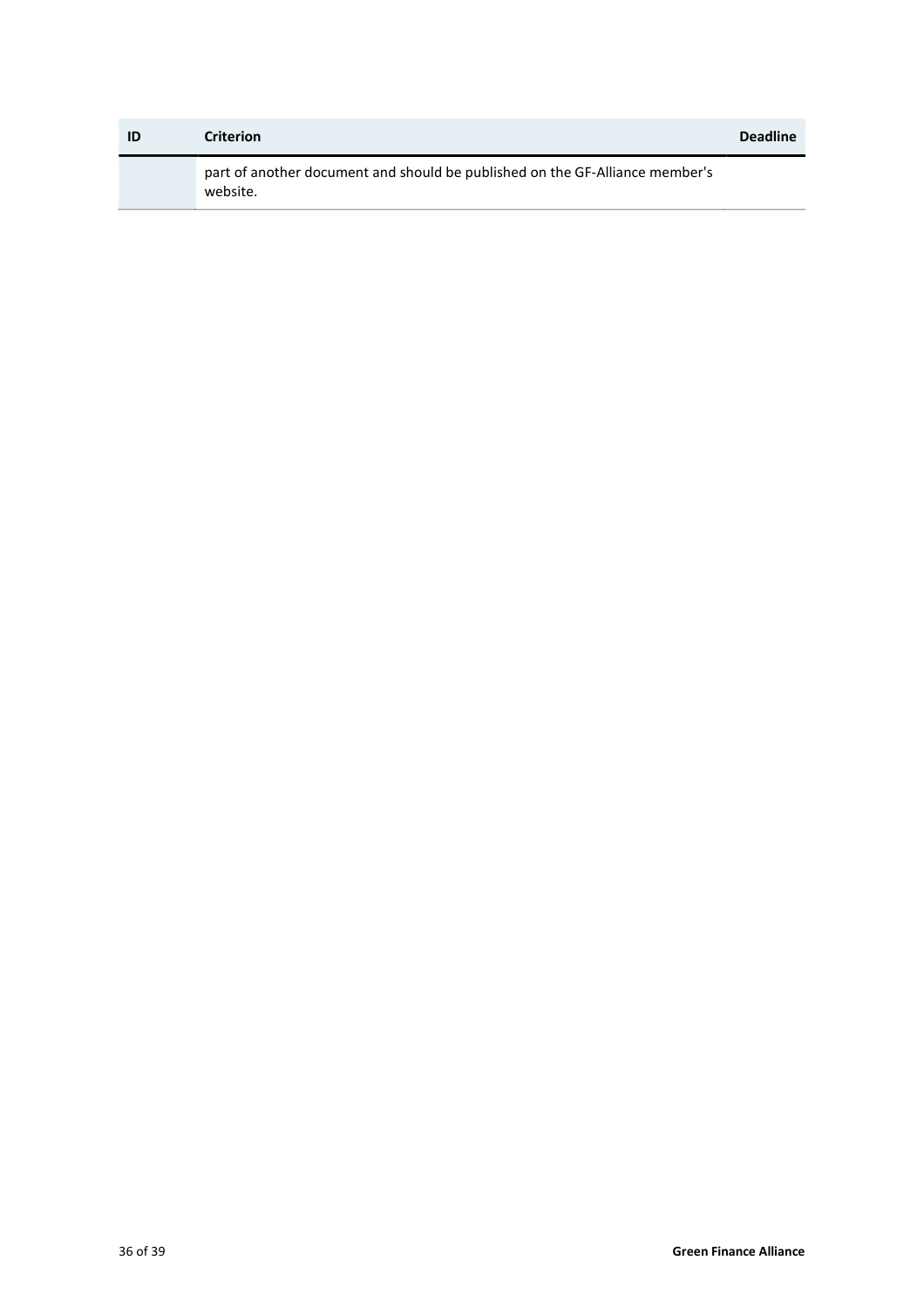### <span id="page-36-0"></span>**Tables**

| Table 3 Overview of criteria for the climate-related engagement strategy 24                |  |
|--------------------------------------------------------------------------------------------|--|
|                                                                                            |  |
|                                                                                            |  |
|                                                                                            |  |
|                                                                                            |  |
|                                                                                            |  |
|                                                                                            |  |
|                                                                                            |  |
| Table 11 Overview of criteria on the integration of climate aspects into operational areas |  |
|                                                                                            |  |
| Table 12 Overview of criteria for the phase-out of nuclear power  34                       |  |
| Table 13 Overview of criteria on the compliance with standards on minimum social           |  |
|                                                                                            |  |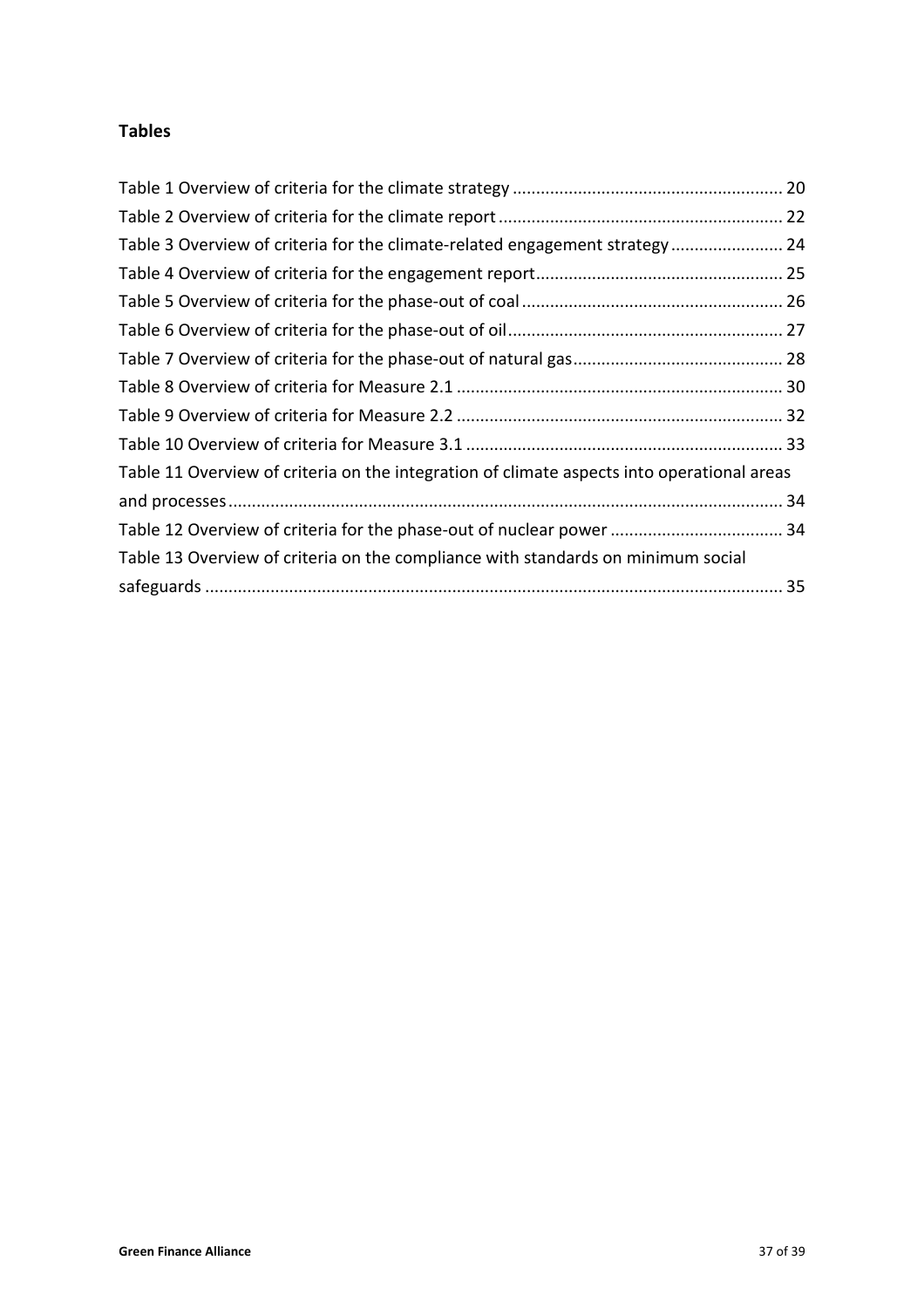# <span id="page-37-0"></span>**Figures**

| Figure 4 Target dimensions and general measures for core business 16              |  |
|-----------------------------------------------------------------------------------|--|
| Figure 5 Action area-specific measures and target dimensions for core business 18 |  |